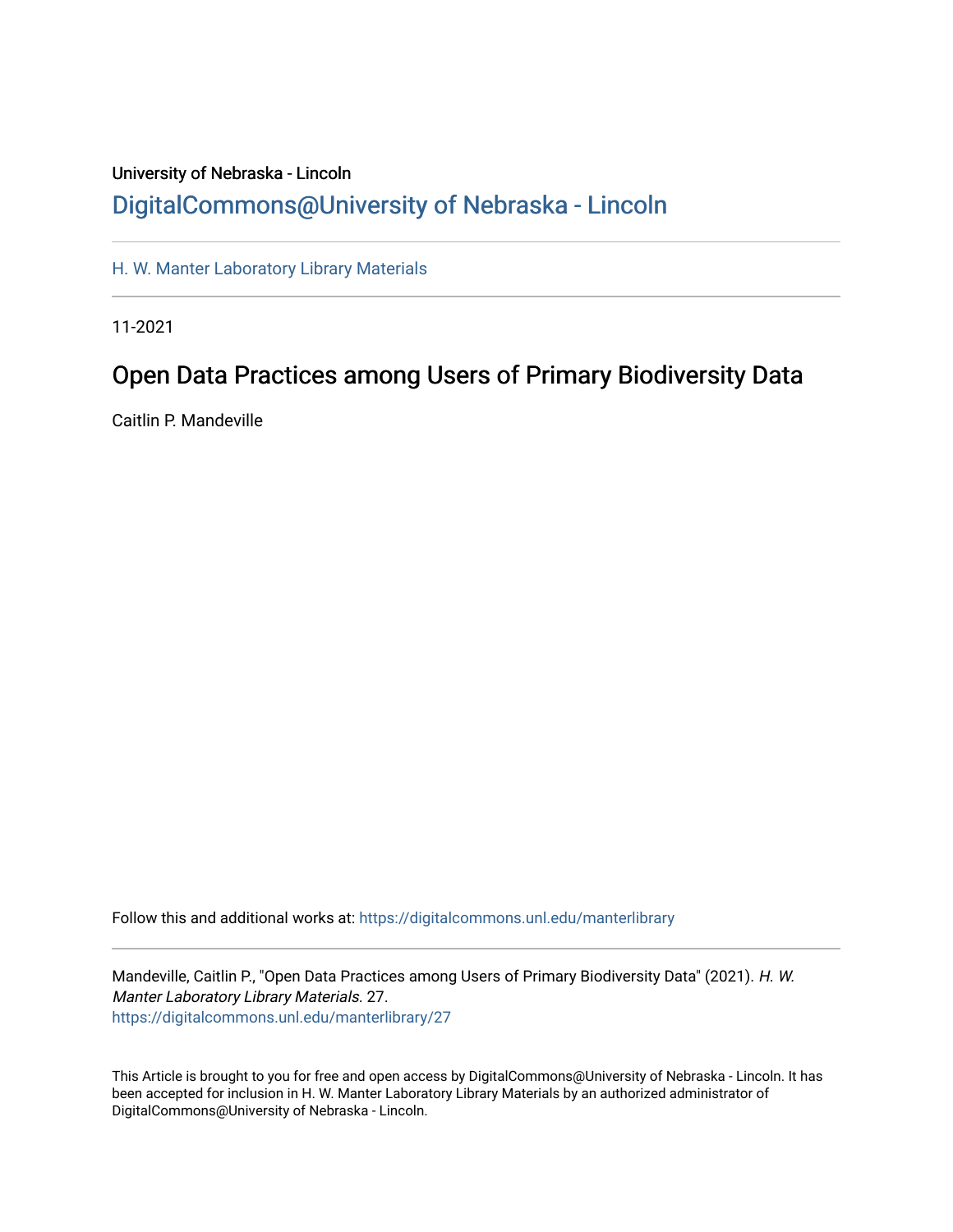# Open Data Practices among Users of Primary Biodiversity Data

CAITLIN P. MANDEVILLE D. WOUTER KOCH[,](http://orcid.org/0000-0001-7672-2577) ERLEND B. NILSEN, AND ANDERS G. FINSTAD

*Presence-only biodiversity data are increasingly relied on in biodiversity, ecology, and conservation research, driven by growing digital infrastructures that support open data sharing and reuse. Recent reviews of open biodiversity data have clearly documented the value of data sharing, but the extent to which the biodiversity research community has adopted open data practices remains unclear. We address this question by reviewing applications of presence-only primary biodiversity data, drawn from a variety of sources beyond open databases, in the indexed literature. We characterize how frequently researchers access open data relative to data from other sources, how often they share newly generated or collated data, and trends in metadata documentation and data citation. Our results indicate that biodiversity research commonly relies on presence-only data that are not openly available and neglects to make such data available. Improved data sharing and documentation will increase the value, reusability, and reproducibility of biodiversity research.*

*Keywords: applied ecology, biodiversity, informatics, monitoring and mapping, publication practices*

**Biodiversity data are increasingly made openly** available, facilitated by extensive digital infrastructures that support data standardization and publication (Farley et al. 2018, Anderson et al. 2020, Kays et al. 2020). There is growing recognition that this open sharing of biodiversity data is critical for advancing biodiversity research (Farley et al. 2018). Some of the primary benefits of open biodiversity data include enhanced reproducibility of research (Alston and Rick 2021); making data available for reuse in new research applications (Chawinga and Zinn 2019); enabling researchers to receive credit, in the form of citations, for their efforts producing and sharing data sets (Costello et al. 2013, Brown 2021); and minimizing the duplication of research effort, enabling researchers to prioritize new data collection that fills research gaps (Troudet et al. 2017). As data sharing continues to become normalized, best practices have developed for the sharing of biodiversity data (Kühl et al. 2020). The FAIR data principles, for instance, outline four key attributes of effectively shared data: findable, accessible, interoperable, and reusable (Wilkinson et al. 2016). Specific practices have been developed to implement biodiversity data sharing in accordance with FAIR data principles. For example, global data aggregators such as the Global Biodiversity Information Facility (GBIF) provide a central location for aggregated data sets, ensuring that they will be findable and accessible (Robertson et al. 2014), and standardization schemes such as Darwin Core provide a mechanism for researchers to improve interoperability (Wieczorek et al. 2012). Such

innovations support extensive data reuse; for example, the GBIF currently enables integrated data searches of nearly 1.7 billion species records from diverse sources around the world and has facilitated data reuse in thousands of publications (Heberling et al. 2021).

Although any type of data can be openly shared, the biodiversity data type most readily associated with open data sharing is presence-only occurrence data (König et al. 2019, Anderson et al. 2020, Wüest et al. 2020, Gadelha et al. 2021). Presence-only data consist of the taxonomic identification and location of an organism, often with the time of observation but without further information about species abundance, sampling design, or sites at which the species was not observed. The quantity of presence-only data aggregated in open biodiversity data repositories is immense and continuing to grow rapidly (Peterson et al. 2018, Ball-Damerow et al. 2019). This growth has been driven in large part by two simultaneous trends: the increasing popularity of citizen science platforms through which the public submit opportunistic observations to centralized databases (Theobald et al. 2015, Amano et al. 2016, Sullivan et al. 2017) and the digitization and aggregation of historical records and museum specimens (Speed et al. 2018, Nelson and Ellis 2019, Hedrick et al. 2020, Miller et al. 2020). The growing volume of openly shared presence-only data is also driven by characteristics of the data type itself: It is relatively simple and is easily standardized within existing best practices for data sharing (Anderson et al. 2020). Presence-only occurrence data now

*BioScience* 71: 1128–1147. © The Author(s) 2021. Published by Oxford University Press on behalf of the American Institute of Biological Sciences. This is an Open Access article distributed under the terms of the Creative Commons Attribution-NonCommercial License (http://creativecommons.org/licenses/ by-nc/4.0/), which permits non-commercial re-use, distribution, and reproduction in any medium, provided the original work is properly cited. For commercial re-use, please contact journals.permissions@oup.com. https://doi.org/10.1093/biosci/biab072 Advance Access publication 18 August 2021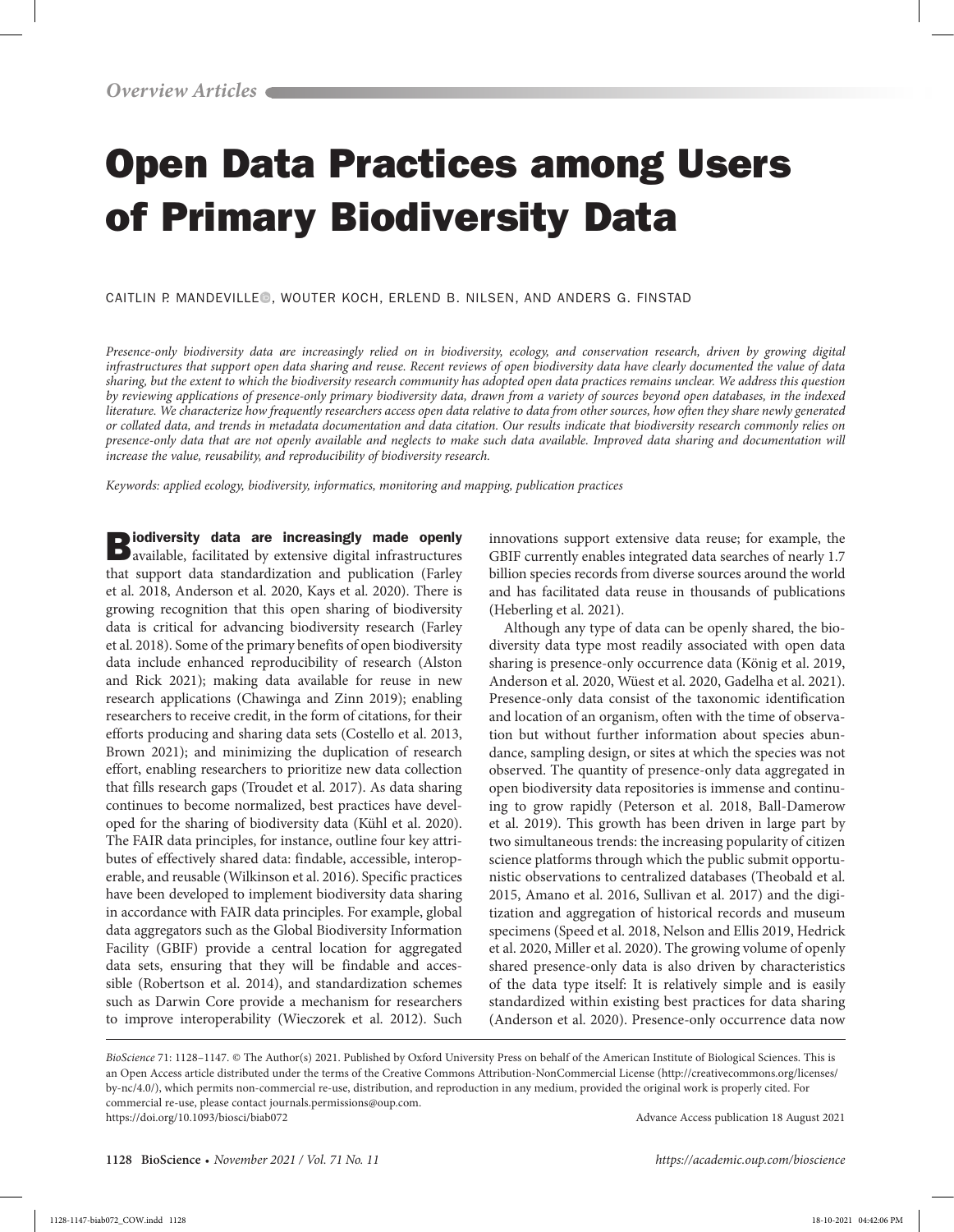offer greater spatial, temporal, and taxonomic coverage on a global scale than other biodiversity data types and are often less costly and time intensive to collect (Tulloch et al. 2013, Bayraktarov et al. 2019).

As presence-only biodiversity data have grown in volume and accessibility, they have become increasingly common in biodiversity research (Peterson et al. 2018, Heberling et al. 2021). The open availability of massive modern and historical biodiversity data sets has contributed to a wide range of research areas, including ecology, biogeography, global change, and conservation (James et al. 2018, Ball-Damerow et al. 2019, Heberling et al. 2021). But the analysis of presence-only data is not without challenges; both historical and modern presence-only data are associated with limitations and biases that are distinct from other data types, both because of the lack of absence data and also because of the opportunistic collection process frequently associated with presence-only data (James et al. 2018, Støa et al. 2018, Gelfand and Shirota 2019, Grimmett et al. 2020, Sicacha-Parada et al. 2020, Johnston et al. 2021, Petersen et al. 2021). Further biases, errors, and limitations can be introduced in the processes of data preparation, publishing, and long-term maintenance (Tessarolo et al. 2017, Mesibov 2018), including the issues of data leakage (Peterson et al. 2018) and data obsolescence (Escribano et al. 2016). In response to these challenges, the growing application of presence-only data has been paralleled by an explosion of innovation in approaches to assess and improve both data accessibility and quality (Ball-Damerow et al. 2019) and also analysis methods that account for the specific limitations associated with this data type (Araújo et al. 2019, Kelling et al. 2019). As the development of analysis approaches for presence-only data continues, there is broad consensus that the documentation of metadata that details the study protocol, including information about sampling design or effort, allows for greater inference and also greater data reuse and reproducibility of analyses (Huettmann 2009, Kelling et al. 2019, Dobson et al. 2020, Foster et al. 2021). Open biodiversity data repositories commonly encourage the publishing of metadata (Poisot et al. 2019), but in practice the quality and amount of documented metadata varies widely (Peterson et al. 2018, Bishop et al. 2019, Anderson et al. 2020).

Although presence-only biodiversity data are reported and analyzed extensively in the traditional peer-reviewed literature, they are not restricted to it. In particular, authors who publish or access openly accessible biodiversity data may be more likely to seek out alternative outlets for research publication, such as preprint servers and journals with novel publishing models, because of their emphasis on free sharing of scientific information. Furthermore, biodiversity data are likely reported and analyzed often in gray literature and conference proceedings. Still, because a great deal of biodiversity data are reported and analyzed in the traditional peer-reviewed literature, it is important to understand the role that this literature plays in either facilitating or hindering the open sharing of biodiversity data. In this review we

consider the extent of and barriers to the adoption of open data sharing practices within the traditional peer-reviewed literature, represented by the set of journals indexed by the Web of Science Core Collection.

Many aspects of the sharing and reuse of openly accessible biodiversity data in the peer-reviewed literature have been characterized, including common research applications of open data, taxonomic and spatial trends in open data, persistence of data stored in open databases, and current citation practices for open data (Troudet et al. 2017, Escribano et al. 2018, Ball-Damerow et al. 2019, Heberling et al. 2021, Luo et al. 2021). These studies make it clear that openly shared presence-only biodiversity data are foundational to a large body of biodiversity research. Still, many data go unshared. Earlier in the open data movement, it was widely recognized that open data formed just a small portion of the total biodiversity data known to exist (Ariño 2010, Amano et al. 2016, Peterson et al. 2018). But the current volume of presenceonly data that are not openly shared, despite being presented and analyzed in the literature, is unknown. The concept of data sources and sinks can be helpful to conceptualize this issue; publication approaches that generate or perpetuate openly shared data can act as sources for continued data reuse, whereas publication approaches that entail a single use of data with no means for open access or reuse can be thought of as data sinks.

In the present article, we examine a broad cross section of the traditional peer-reviewed literature to assess the degree to which it serves as a source or sink for open presence-only biodiversity data. Our goal is to provide insight into the current adoption of open data practices among users of presence-only biodiversity data in journals indexed by the Web of Science Core Collection. To our knowledge, this is the first review of open data practices to be broadly defined by the presence-only data type, rather than by a particular type of data source, such as open databases. We focus on the following questions: How commonly does research published in articles indexed by the Web of Science Core Collection rely on presence-only data from open sources, and how commonly does it rely on data that are newly generated or compiled from other sources? To what extent do articles indexed by the Web of Science Core Collection serve as a data source for open presence-only biodiversity data; that is, are newly generated or compiled data made openly available, and are open data analyzed, documented, and cited in a way that supports continued reuse?

We identify both successes and challenges in the open sharing of presence-only biodiversity data, finding that the sharing of presence-only biodiversity data is overall increasing but that there is ample room for improvement in adherence to many data sharing best practices. We compare these findings with those of other recent reviews of the biodiversity literature, discussing trends that may be distinct to the presence-only data type, as well as new patterns that may be emerging within open data sharing practices. Because presence-only data are the biodiversity data type most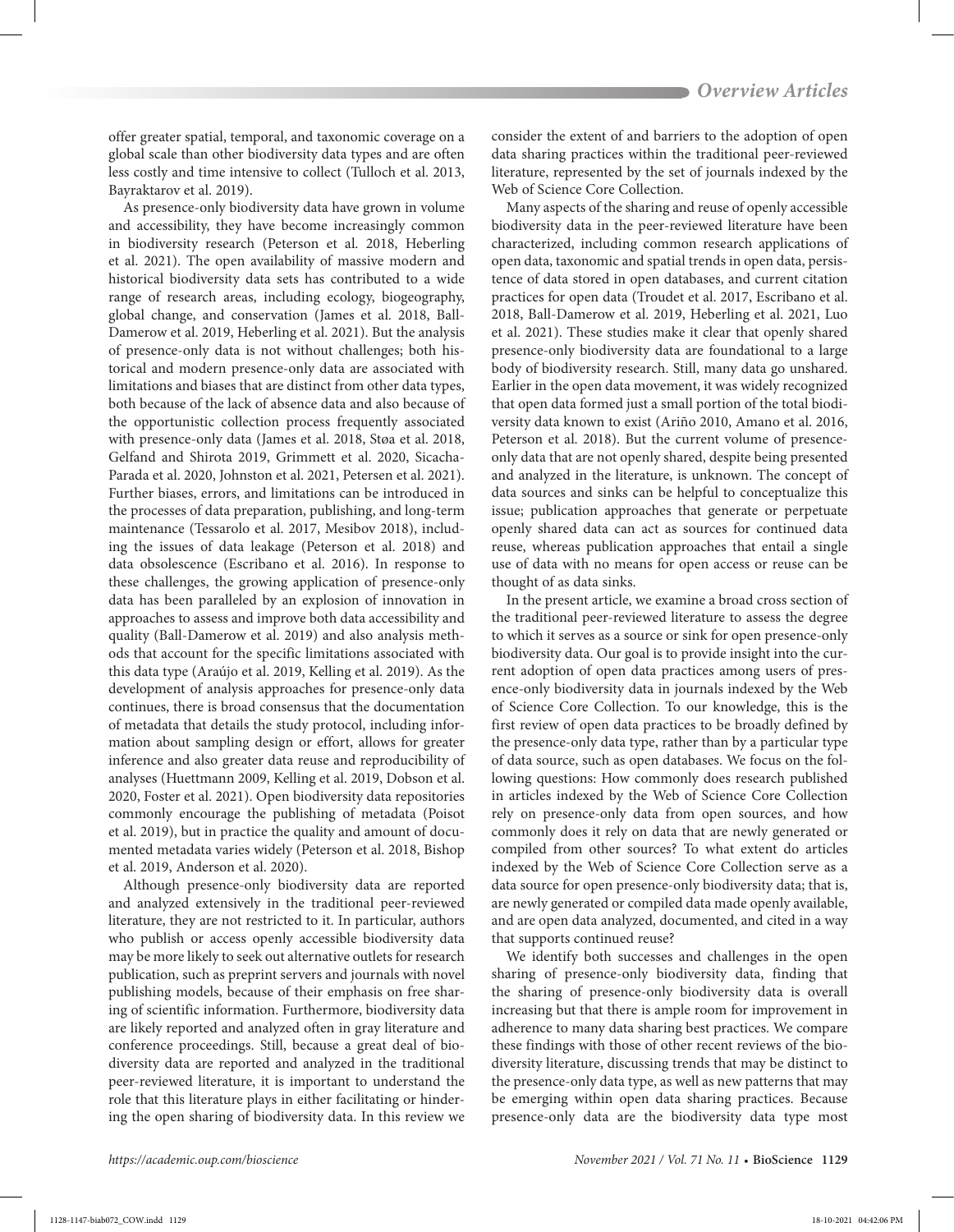#### Box 1. The search string used to query the Web of Science Core Collection to obtain literature.

(((TS = ("presence-only" OR "presence only" OR "opportunistic observation\*" OR "opportunistic species observation\*" OR "opportunistic occurrence\*" OR "opportunistic distribution\*" OR "opportunistic species occurrence\*" OR "opportunistic species distribution\*" OR "pseudo-absence\*" OR "pseudoabsence\*" OR "inferred absence\*" OR "presence-background" OR "presence background" OR "citizen science" OR "community science" OR "participatory science" or "ad hoc data" OR "ad hoc collection" OR "ad hoc method\*" OR "incidental data" OR "incidental sighting\*" OR "incidentally collected" OR "geographic one-class data" OR "incidental detection\*" OR "opportunistic detection\*" OR "primary biodiversity data\*" OR "occurrence record\*" OR "atlas data" OR "unstructured occurrence data" OR "unstructured species observation" OR "unstructured biodiversity data"))

AND (TS = ("distribution" OR "species" OR "biodiversity" OR "habitat\*" OR "niche\*")))

*AND* LANGUAGE: (English) *AND* DOCUMENT TYPES: (Article)

*Indexes = SCI-EXPANDED, SSCI, A&HCI, CPCI-S, CPCI-SSH, ESCI Timespan = All years*

commonly associated with open data sharing, they can serve as an early indicator to illustrate the developing state of data sharing more broadly in the related fields of biodiversity, ecology, and conservation. Therefore, our characterization of current practices in presence-only data sharing can illuminate successes, challenges, and barriers to the adoption of data sharing practices that may be of growing relevance to the greater biodiversity research community.

#### Review of the presence-only biodiversity data literature

We searched the Web of Science Core Collection to target all scholarly articles that report on the application of presenceonly biodiversity occurrence data. Our search targeted articles whose titles, abstracts, or keywords contained any of 31 terms commonly used in the literature to indicate presence-only data as well as any of 5 terms used to indicate biodiversity (box 1). We screened the abstracts of all returned articles and retained those that demonstrated the analysis or reporting of presence-only occurrence data. After screening, a total of 2151 articles were included in the review (see the extended methods description in supplemental file S1). Data management and bibliometric summary statistics were conducted in part with the bibliometrix package in R (Aria and Cuccurullo 2017).

To identify broad trends in applications of presence-only data, we classified all included articles into three topic clusters using latent dirichlet allocation (LDA) topic modeling. LDA topic modeling uses word associations within a corpus to identify topic clusters and assigns documents to the topic clusters on the basis of word frequency within each document (Westgate 2019). We classified each document on the basis of the words in the abstract and title. LDA topic modeling requires the desired number of clusters to be defined, so to select a number of topic clusters we conducted LDA analysis six times, each time producing a different number of clusters ranging from three to eight. We used two criteria to select the number of clusters in our final topic model: First, we assessed the clusters for lack of redundancy in an ordination of all articles by their highest rated topic classification,

and, second, we assessed the redundancy and interpretability of the sets of most highly weighted words in each set of clusters (see supplemental file S2; Asmussen and Møller 2019, Westgate 2019). The modeling iteration that produced three topic clusters was least redundant and most interpretable. The topic clusters were assigned descriptive names on the basis of the words most characteristic of each cluster: *methodological* articles were characterized by terms related to the application and assessment of analysis methods; *applied* articles were characterized by terms related to topics in biodiversity science, conservation, and related fields; and *records* articles were characterized by terms related to the collection and reporting of occurrence data (figure 1). Topic modeling was conducted with the revtools package in R (Westgate 2019).

A subset of 300 articles randomly selected from the included articles was read in full and coded according to a standardized data sheet (see supplemental files S3 and S4). The 300-article subset was representative of the full data set in terms of publication year and topic area (figure 2). For each article read in full, we recorded information on 10 fields: taxa, study system, study and author region, sample size, study scale, sampling design, analysis approach, data source, and data publication (see supplemental file S3). For all data fields except for study region and author region, the classifications were not mutually exclusive; each article was tagged with all applicable responses. Such classification is a common approach in descriptive literature reviews (e.g., Ball-Damerow et al. 2019, Hao et al. 2019). All data management and analyses were conducted with R version 4.0.2 (R Core Team 2020), and data and R scripts are available online (Mandeville 2021).

#### Broad trends in the presence-only biodiversity literature

The literature relying on presence-only biodiversity occurrence data has grown steadily since the mid-2000s, maintaining an average annual growth rate that exceeds that of the biodiversity literature as a whole (Stork and Astrin 2014). This literature has seen a shift in recent years from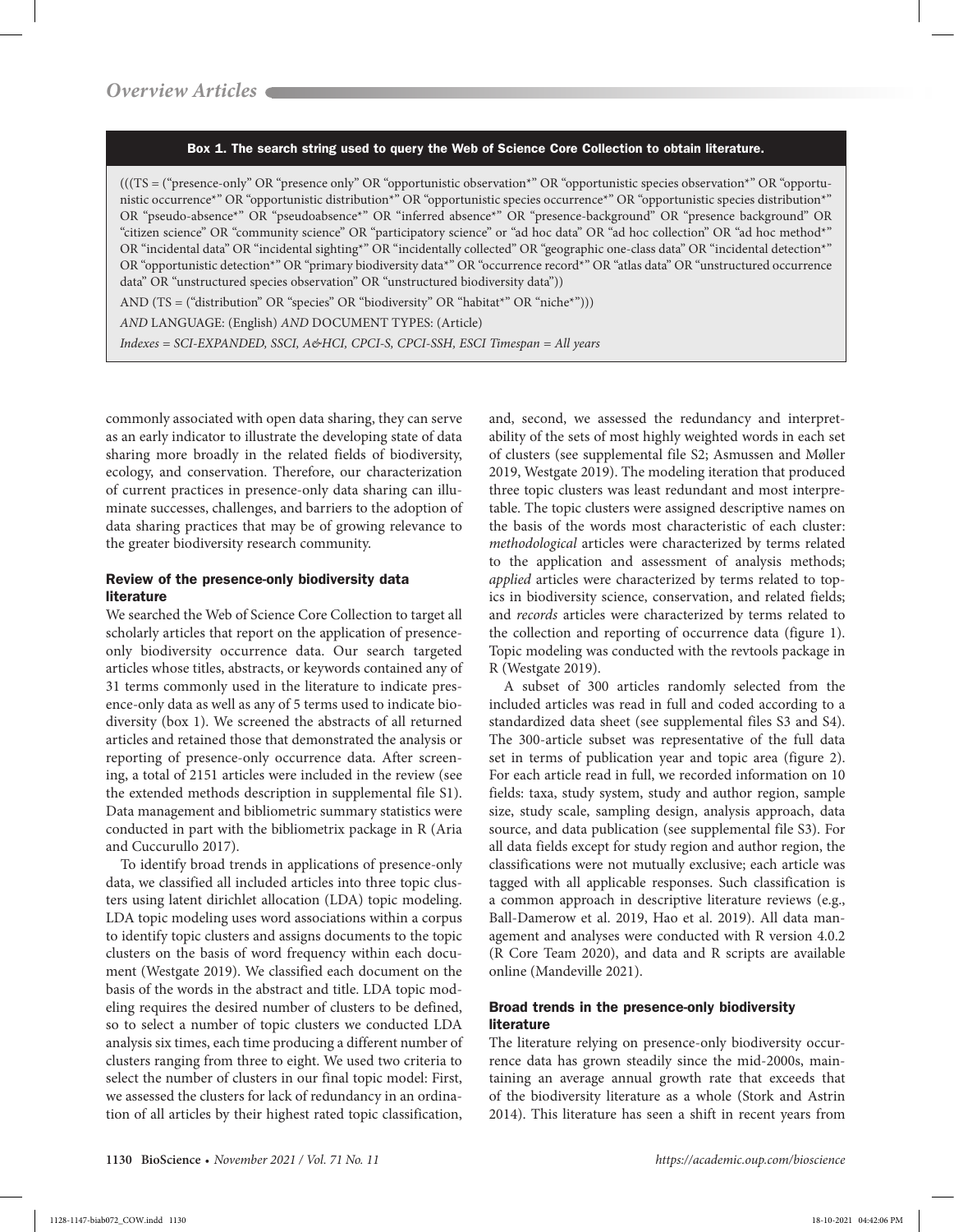

*Figure 1. The articles were classified into three topic areas using latent dirichlet allocation (LDA) topic modeling, which uses word frequencies to cluster articles by topic. The 30 most heavily weighted words in (a) the methodological topic (***n** *= 641), (b) the applied topic (***n** *= 753), and (c) the records topic (***n** *= 757) are shown in the present figure. Word size indicates relative weight within each topic.*



*Figure 2. The number of articles published per year in each topic area within (a) the full set of 2151 articles and (b) the 300-article subset; the total citations per year since publication in each topic area within (c) the full set of 2151 articles and (d) the 300-article subset. 2020 is indicated with dashed lines because the results for 2020 may be less complete than those for other years; although the set of articles was obtained with a search on 4 January 2021, some articles with a 2020 publication date may not yet have been indexed by journals or the Web of Science.*

a focus on methodological research to data sharing and applied analyses, as is evidenced by both the number of articles published and the citations obtained by articles in each topic area (figure 2). The *methodological* topic area was most common from the mid-2000s through 2015. From 2015 to 2020, the frequency of articles within the *methodological* topic area remained relatively constant, whereas the frequency of *applied* and *records* articles increased rapidly. *Methodological* articles are overall the most highly cited, but the relative citation rate has declined since 2015 (figure 2). The shifting distribution of topic areas suggests that there are two distinct eras in the presence-only data literature: an era focused on methodological developments, which lasted from approximately 2005–2015 and an era with a greater focus on applications that began in 2015 and continues

today. A similar trend has been reported among articles that rely on GBIF-mediated data (Heberling et al. 2021).

The increase in articles focused on simple reports of occurrence is likely due to an increase in infrastructure and incentivization for data papers in recent years (Chavan and Penev 2011, Ball-Damerow et al. 2019, Li et al. 2020), and the parallel increase in applied research may indicate that presence-only approaches are being used more frequently to address issues of relevance to conservation and management (Guisan et al. 2013, Tulloch et al. 2018, Bayraktarov et al. 2019). The decline of methodological articles in terms of relative frequency and citation rate might suggest that applied researchers are using more established analysis methods more often than they are adopting newer approaches.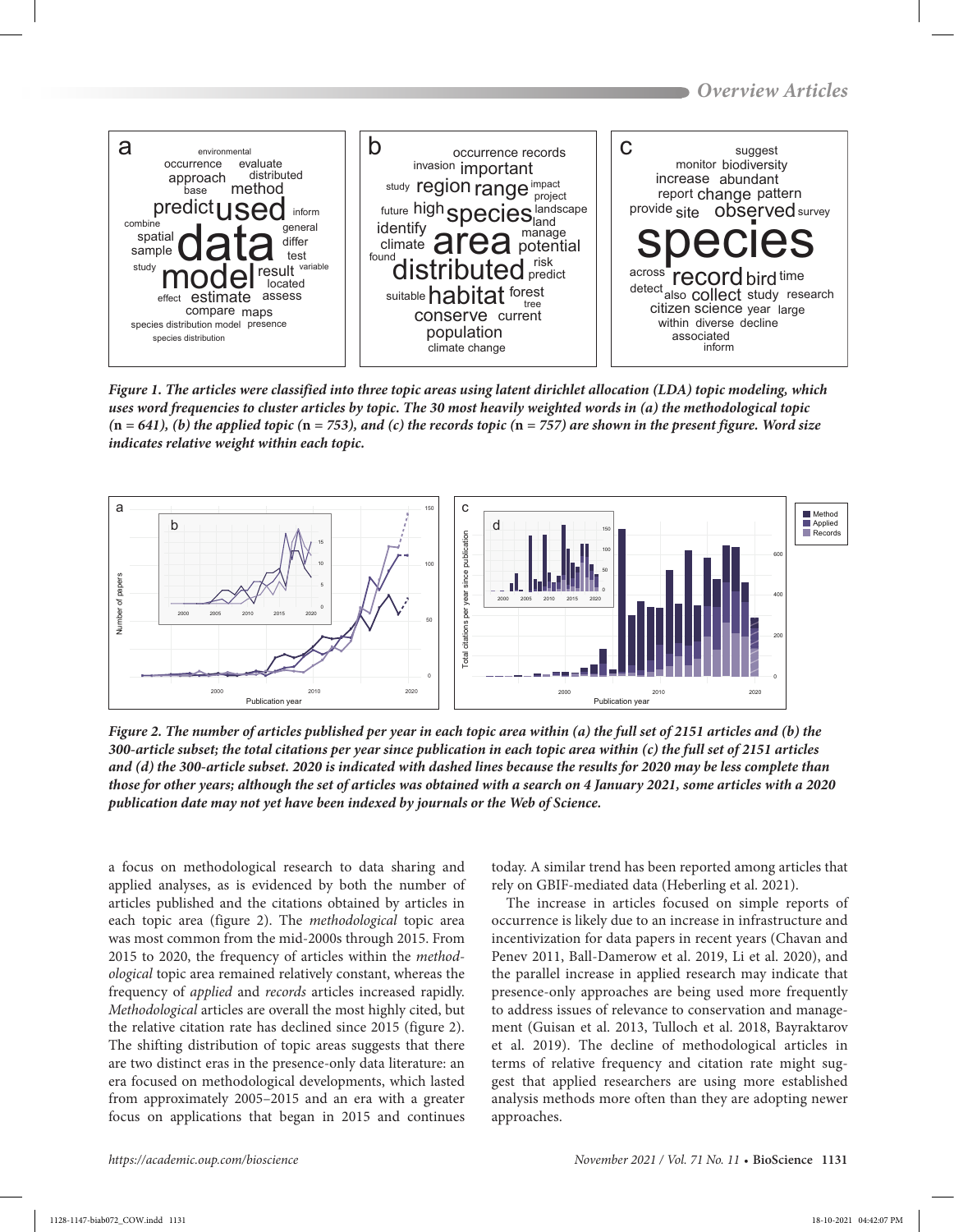As a whole, the literature relying on presence-only biodiversity data is relatively decentralized and young. Its influence, as was measured by citations, is still growing; just a small number of the reviewed articles were highly cited, with a median of six citations per article. Unsurprisingly, *methodological* articles made up the majority of the 89 articles cited more than 100 times (figure 2; see supplemental file S5). The average author contributed to just 1.3 of the reviewed articles, which aligns with trends reported in the biodiversity literature (Stork and Astrin 2014) but is substantially lower than authorship rates in the biological sciences overall (Fanelli and Larivière 2016). Articles were published in a wide range of outlets, with 482 distinct journals represented in our review. The relative lack of common references is a further indicator of the varied scope of the presence-only biodiversity literature (see supplemental file S5). This is likely due to specialization among biodiversity researchers within many distinct research areas, defined for example by taxon of interest, geographic region, or scientific subdiscipline. Nevertheless, it may indicate a challenge to the efficient sharing of information regarding best practices for biodiversity data sharing.

# Using complementary reviews to build a more complete picture of the biodiversity literature

All efforts to systematically review literature contain tradeoffs and biases introduced by the strategy used to search the literature, including search terms, search platform, and screening protocol. Therefore, efforts to characterize a body of literature are most informative when complementary reviews are considered alongside one another to form a more complete picture of the literature as a whole. We expect that this is particularly true for rapidly expanding research areas, including the presence-only biodiversity data literature; reviews of presence-only biodiversity data are complicated by the broad and rapidly developing variety of ways that this data type is accessed, analyzed, and referred to in the literature. To this end, we conducted a small test of the similarity of our search results to those of two recently published complementary reviews: Ball-Damerow and colleagues (2019) and the 2019 GBIF Science Review (GBIF Secretariat 2019). Each of these reviews used a search strategy and platform that complements our own, targeting a distinct subset of the literature on applications of presence-only biodiversity data (figure 3).

For this test, we identified the articles from our review that met the inclusion criteria defined for each of the other two reviews, screened the abstracts of 50 articles randomly selected from each of the other reviews according to our own inclusion criteria, and identified the percentage of articles that were common to our review and each of the complementary reviews. There was relatively little overlap between the articles in our review and the other two reviews (figure 3). The lack of overlap illustrates the importance of considering complementary reviews alongside one another. Although other recent reviews, including the two considered

in the present article, have focused largely on applications of presence-only biodiversity data known to be accessed from open sources, our review fills a key knowledge gap by characterizing a broad set of the traditional literature with an as yet unknown reliance on open databases.

Comparison of basic study characteristics with trends in biodiversity research. Our review joins several recent studies in identifying trends in basic characteristics of the biodiversity literature, including taxonomic focus, study domain, and study region (Tydecks et al. 2018, Ball-Damerow et al. 2019, Heberling et al. 2021). We found that the articles in our review align some general trends in the biodiversity literature, including an emphasis on terrestrial settings (figures 4 and 5; Tydecks et al. 2018, Ball-Damerow et al. 2019, Heberling et al. 2021). Still, there are some distinct trends associated with the articles in our review: vertebrates—and, to a lesser extent, invertebrates—are better represented among our reviewed articles than in other reviews of the biodiversity literature, whereas plants and the freshwater domain are underrepresented (figure 4; Tydecks et al. 2018, Ball-Damerow et al. 2019, Heberling et al. 2021). The overrepresentation of vertebrates in our review is primarily due to their prevalence in reviewed articles that did not use data from open databases, suggesting that the range of vertebrate data available from open databases may not be as aligned with research needs as data from other taxonomic groups. On the other hand, the relative underrepresentation of freshwater and marine studies in our review was consistent between articles that did and did not rely on open data. This suggests that the presence-only data type as a whole may be less common in freshwater and marine domains, likely because many freshwater and marine species are not as easily detected via opportunistic observation.

The global distribution of studies in our review aligns closely with trends in the biodiversity literature (Tydecks et al. 2018, Heberling et al. 2021). The largest number of articles were authored by researchers based in Europe, followed by North America (figure 4). Alignment between study region and author region was uneven; articles that addressed Europe and North America were written by first authors based at institutions in the same region in respectively 98% and 95% of cases, whereas articles that addressed study regions in other parts of the world were less likely to have been written by first authors based in the focus region (figure 6). The uneven global distribution of biodiversity research reflects the greater coverage of biodiversity data in North America, Europe, and Australia relative to much of the rest of the world (Serra-Diaz et al. 2017, Pelayo-Villamil et al. 2018, Wüest et al. 2020) and is also partially explained by the less frequent publication of ecological research conducted in the Global South in journals that are indexed by major databases (Nuñez et al. 2019). It is critical that the field of biodiversity advances to better represent and support researchers based in underrepresented global regions in the international academic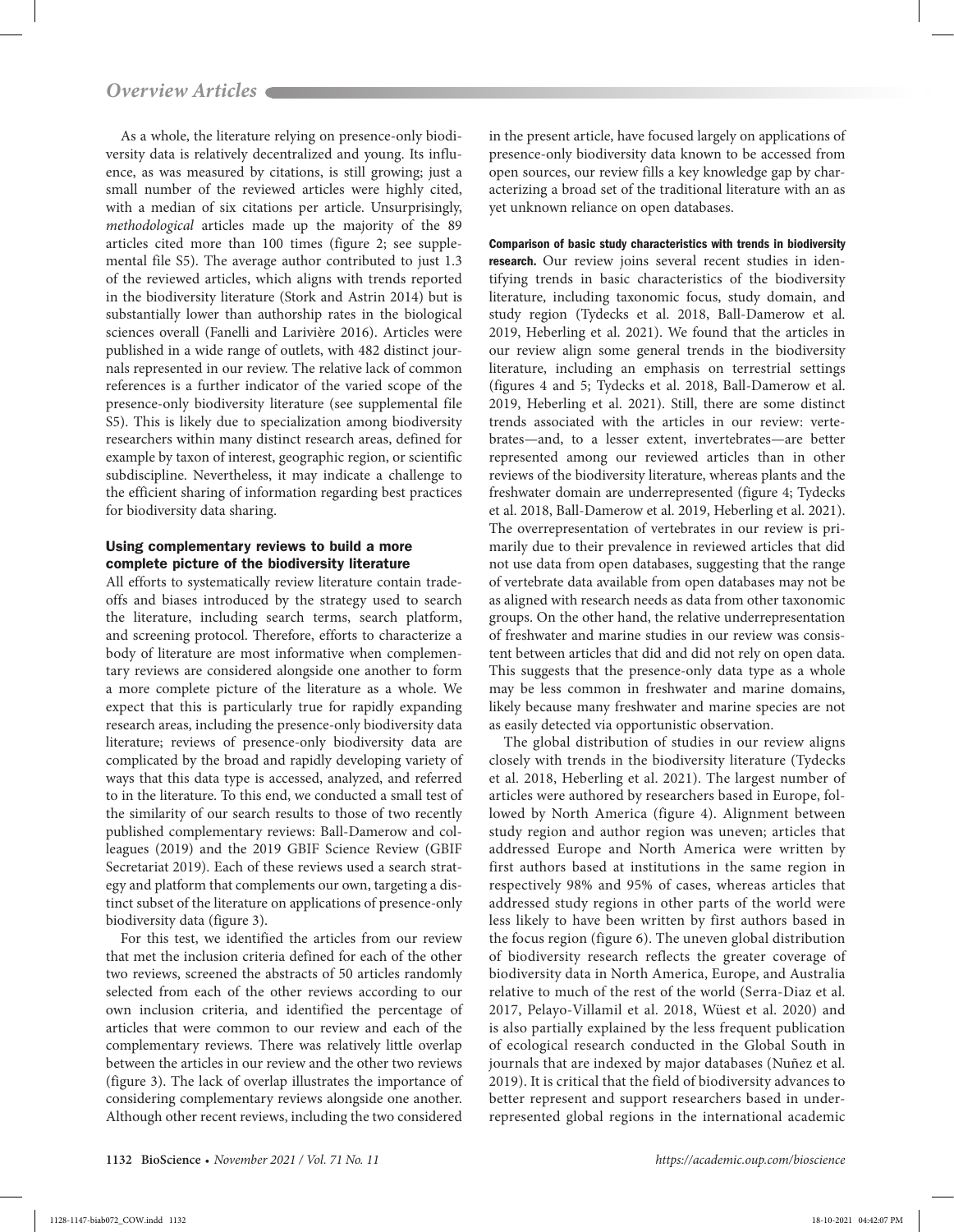|                                      | <b>Ball-Damerow</b><br>et al. 2019                                                                                              | <b>Mandeville</b><br>et al. 2021                                                         | <b>GBIF 2019</b><br><b>Science Review</b>                                   |
|--------------------------------------|---------------------------------------------------------------------------------------------------------------------------------|------------------------------------------------------------------------------------------|-----------------------------------------------------------------------------|
| Number of<br>reviewed articles       | 501 articles                                                                                                                    | 2151 articles<br>(300 screened in<br>greater detail)                                     | 854 articles                                                                |
| Search platform                      | • Google Scholar<br>• Selected a predetermined<br>number of returned articles                                                   | • Web of Science<br><b>Core Collection</b>                                               | • GBIF literature<br>tracking programme <sup>1</sup>                        |
| <b>Article inclusion</b><br>criteria | • Primary biodiversity data<br>accessed from openly<br>accessible online database<br>• Published between 2010<br>and April 2017 | • Presence-only<br>biodiversity<br>occurrence data<br>• Published before<br>January 2021 | • Mention or citation of<br><b>GBIF or GBIF data</b><br>• Published in 2018 |

<sup>1</sup> Draws from Google Scholar, Scopus, Wiley Online Library, SpringerLink, NCBI Pubmed, and bioRxiv



² Circle size refers to the 2151 articles used in a portion of analyses; 300 of these were screened in greater detail for further analyses.

*Figure 3. The Venn diagram indicates the overlap between articles included in this review and two complementary reviews. The circle size corresponds to review sample size; it should be noted that only a portion of the analyses reported in Mandeville (2021) were conducted on the full article set, whereas the remaining analyses were conducted on a subset of 300 samples chosen randomly from the full set. The overlap between the circles indicates the overlap in articles included in each review, and the dotted lines indicate the estimated overlap in targeted articles according to the reviews' described inclusion criteria. The inset table indicates the inclusion criteria and search strategy of each review.*

literature (Ramirez et al. 2018, Nuñez et al. 2019, Pettorelli et al. 2021). It has been shown that international collaborations are often inequitable, with European and North American researchers gaining more benefits in terms of publications and reputation than collaborators in the Global South (Boshoff 2009, Habel et al. 2014, Di Marco et al. 2017, Tydecks et al. 2018, Heberling et al. 2021). This trend should prompt caution in the growing open data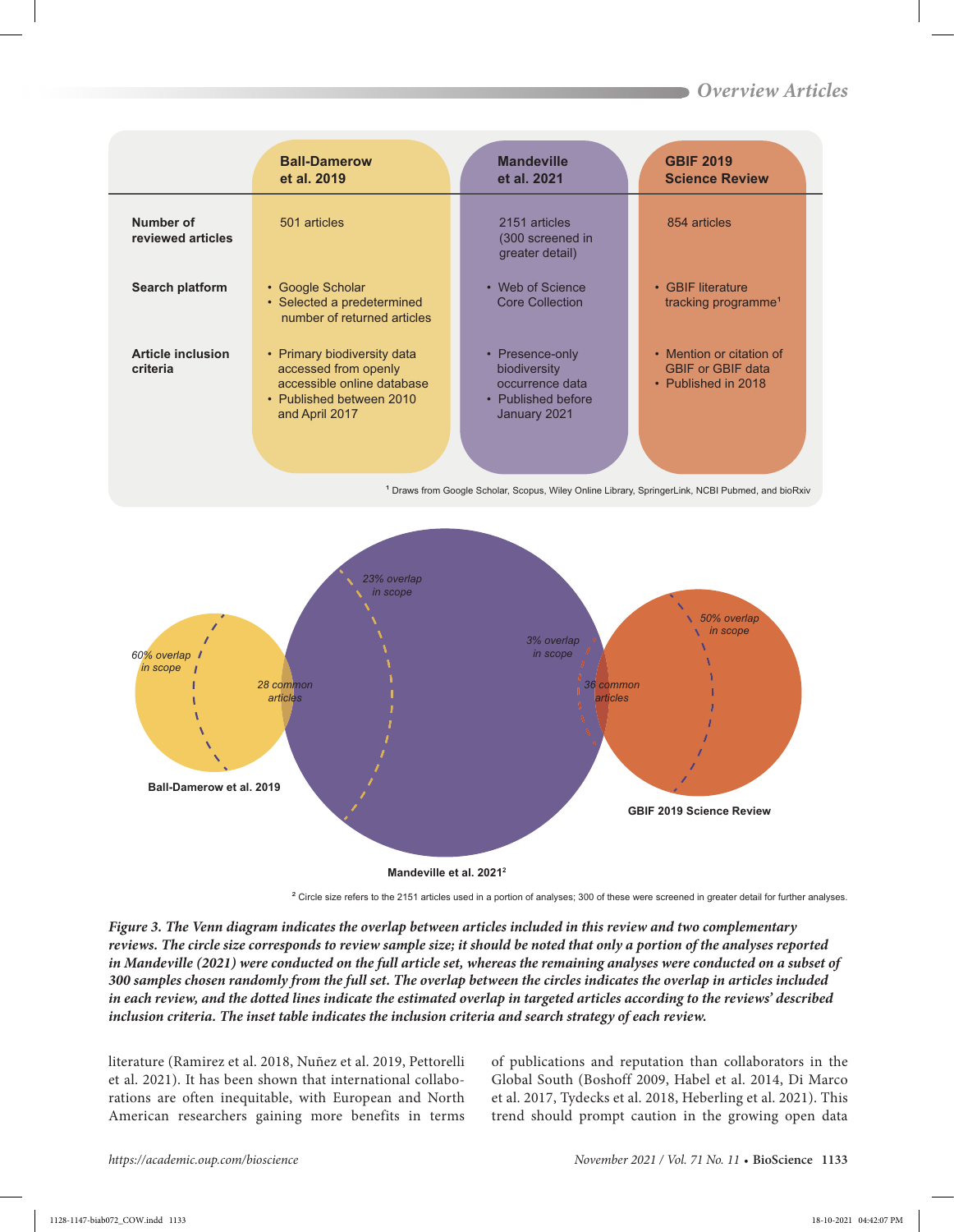



*Figure 4. A comparison of trends in taxonomic focus, study system, and geographic region of the biodiversity literature identified by this review and three complementary reviews covering different aspects of the biodiversity literature. See each cited paper for specific methods and results, because the methods of defining and measuring each trend may differ slightly between articles.*

movement; it will be essential to ensure that open sharing of data is supportive rather than exploitative of Global South researchers (Serwadda et al. 2018, Eichhorn et al. 2020, Pettorelli et al. 2021, Trisos et al. 2021). One example of an approach to this issue from within the biodiversity data community is the ongoing effort to repatriate

biodiversity data that have been collected within a historically exploited region but stored and managed elsewhere, in order to transfer primary data custody and decisionmaking power back to the communities from which the data were collected (Dias et al. 2017, Eichhorn et al. 2020, Heberling et al. 2021).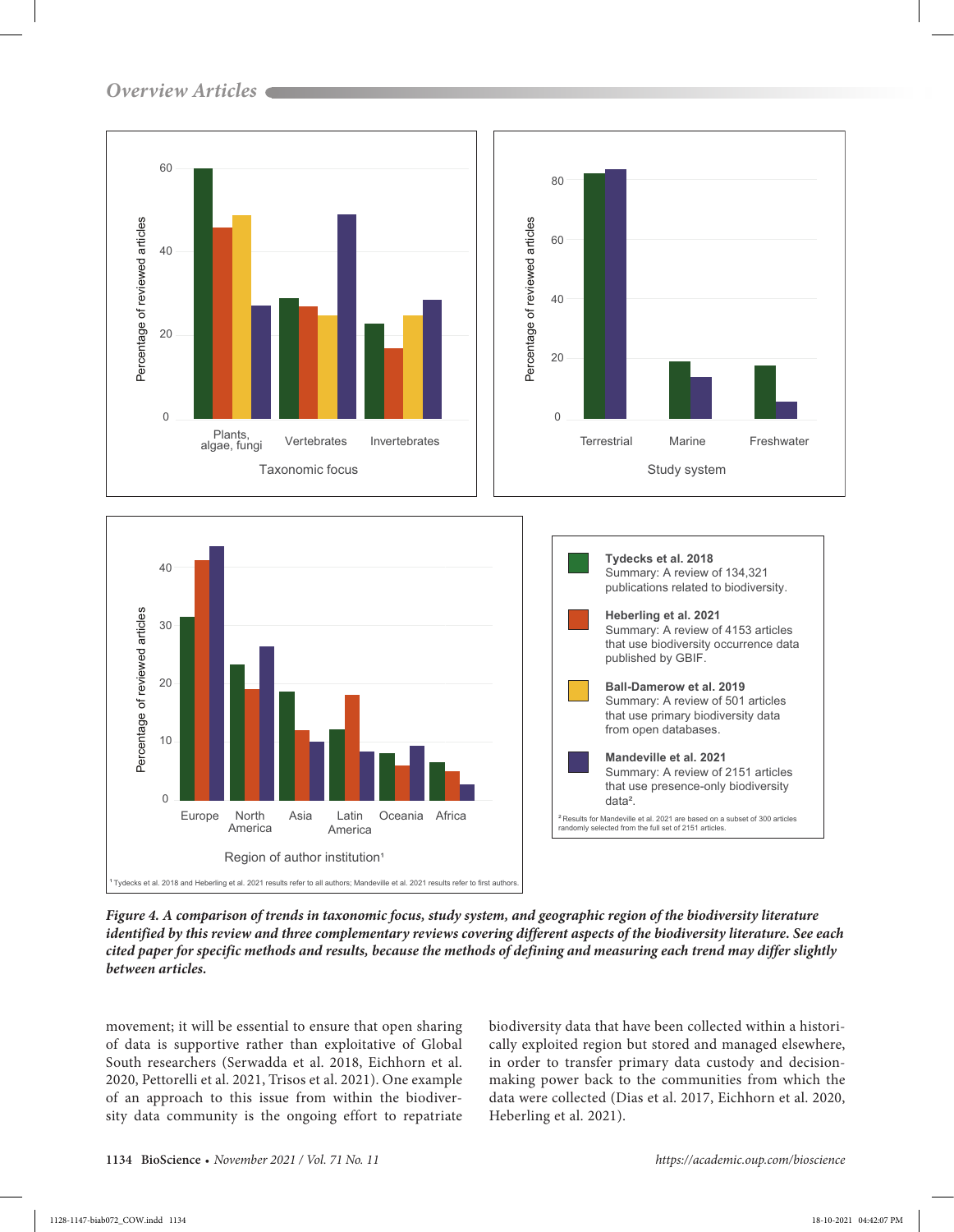

*Figure 5. The frequency of characteristics among the subset of 300 randomly selected articles: (a) study taxa, (b) study system, (c) sampling design, (d) sample size, (e) study scale, (f) direct data source, and (g) analysis approach. Characteristics are not mutually exclusive; multiple responses per characteristic can apply to an article.*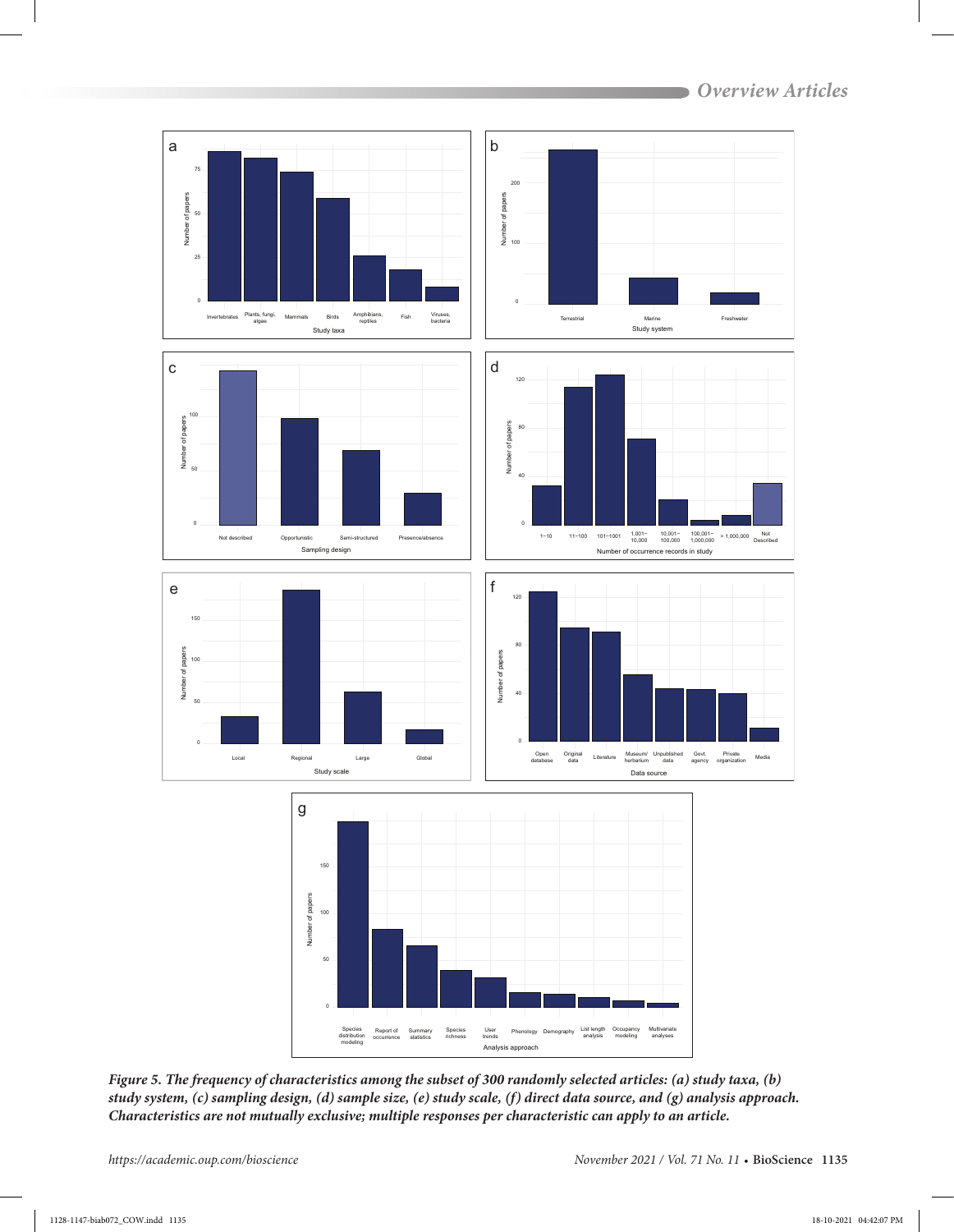

Region of first author

*Figure 6. The study regions of the subset of 300 articles are indicated on the* **y***-axis and the region of the first author of each article, defined by institutional affiliation, is indicated on the* **x***-axis. The number in each cell indicates the number of articles written about the region on the*  **y***-axis by a first author based in the corresponding region on the* **x***-axis.*

Presence-only data: A lens into current trends in the access, analysis, and publishing of openly accessible biodiversity data. As the biodiversity research literature continues to grow, the open sharing of biodiversity data is increasingly recognized as necessary and is quickly becoming normalized (Peterson et al. 2018, Ball-Damerow et al. 2019, Heberling et al. 2021). Presence-only biodiversity data are relatively representative of broad taxonomic and geographic trends associated with the field of biodiversity as a whole, but they differ in the ease with which they can be shared in accordance with currently recognized best practices (König et al. 2019, Anderson et al. 2020, Wüest et al. 2020, Gadelha et al. 2021). Therefore, as practices continue to be developed to facilitate the sharing of a wide range of data types (Anderson et al. 2020), presenceonly data can serve as an early indicator to illustrate the progress, challenges, and limitations to the adoption of biodiversity data sharing practices. The work of recent reviews focused on presence-only data from open databases (e.g., Ball-Damerow et al. 2019 and the GBIF Science Review series) makes it clear that open data infrastructure actively supports a large body of research. But to understand the extent to which biodiversity research in the traditional peerreviewed literature serves to facilitate or slow the progress toward open data, it is necessary to consider presence-only data from a wider range of sources.

In the sections that follow, we focus on three aspects of the presence-only biodiversity data literature indexed in the Web of Science Core Collection, with an emphasis on open

data practices. We first consider the sources of presenceonly data in this body of literature. Next, we consider how presence-only data are analyzed and whether these analyses are supported by well-documented metadata. Finally, we characterize the data publication practices associated with the presence-only biodiversity data in this set of literature. Our objective is to delineate the current state of data sharing practices and to identify areas for growth, many of which will apply to both presence-only data and also more generally to a range of biodiversity data types.

#### Sources of presence-only biodiversity data

Openly accessible databases—that is, searchable online repositories in which biodiversity data from many original sources are aggregated—make billions of biodiversity data points freely available for anyone to access and use (Peterson et al. 2018, Ball-Damerow et al. 2019). Researchers may choose to access data from openly accessible databases for many reasons: to avoid duplicating research effort that has been undertaken in the past, to access data on a larger temporal and spatial scale than could be collected through original field work, to synthesize data from disparate sources, or to replicate or build on a previous study. So it is unsurprising that openly accessible databases were the most common direct data source in our review, accessed by 42% of the reviewed articles. However, only 19% of the reviewed articles used data exclusively from open databases; the vast majority accessed some or all of their data from sources other than open databases. Other common data sources include original fieldwork, the literature, and museums and herbaria (figure 5). Ball-Damerow and colleagues (2019) identified these same three sources of occurrence data as the most commonly integrated with occurrence data accessed from open databases.

In many cases, it is likely that researchers choose to collect new data or compile data from a variety of original sources because the data they need are not available in an openly accessible database (Troudet et al. 2017, Ball-Damerow et al. 2019). For instance, articles in our review were substantially more likely to address vertebrate species than in reviews in which all articles rely at least partially on open data (figure 4). In particular, a large percentage of the articles in our review addressed mammals (figure 5). Although mammals are considered overrepresented in open databases on a per-species basis, they make up a relatively small portion of the total volume of data available from open databases, likely because of many mammal species' lower detection probability, wider-ranging distributions, and relatively lower dedicated citizen science interest than some other taxa (Troudet et al. 2017, Parsons et al. 2018). This may explain why articles that addressed mammal species were relatively unlikely to obtain data from an open database and more likely to obtain data from government agencies, private organizations, and through original data collection. Overall, the relatively small percentage of articles based on open presence-only data corroborates a growing sentiment from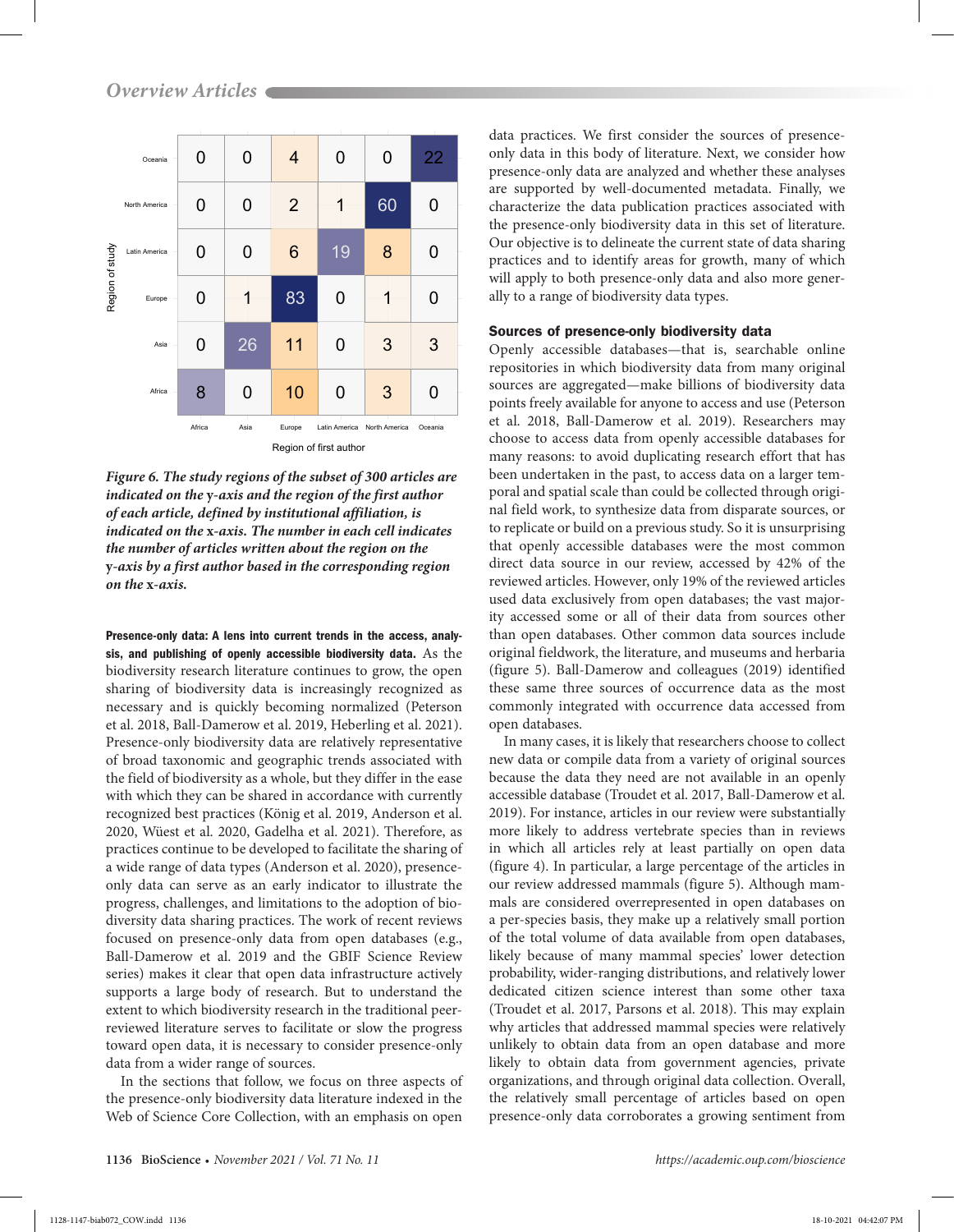the literature: Although the volume of openly accessible biodiversity data continues to grow, there are substantial taxonomic and spatial gaps for which there is minimal open data (Pino-Del-Carpio et al. 2014, Chambers et al. 2017, Troudet et al. 2017, Ondei et al. 2018, Wetzel et al. 2018, Ball-Damerow et al. 2019, Hochkirch et al. 2020). Our results corroborate the many studies that have identified gaps in biodiversity data, making it clear that the majority of researchers who conduct presence-only analyses do not find the data they need in open databases. This highlights the need for the biodiversity research community to continue ongoing efforts to identify and fill critical taxonomic and spatial knowledge gaps in open databases.

Data gaps can be filled through both novel data collection and mobilization of existing data that are not yet openly accessible. Many large pools of data exist outside the open data infrastructure—for example, in government agencies and private organizations (Stephenson et al. 2017, Wetzel et al. 2018, Cretois et al. 2020). Identifying these sources of data, supporting policies and infrastructure that facilitate their access and reuse, and incentivizing data sharing at an institutional level is needed to facilitate more open access to these data (Voříšek et al. 2018). This is critical for establishing the long-term records that are essential for studying trends across space and time and informing conservation interventions in the face of global change (Wetzel et al. 2018). Opening existing data for reuse is also necessary to avoid duplication of data collection effort and research waste, freeing research resources to target true data gaps (Grainger et al. 2020). Consider, for example, that 13% of the articles in our review accessed data from 10 or more nonopen sources, some accessing well over one thousand distinct sources. The collation of data from multiple sources represents an extensive research effort that will likely need to be repeated by future researchers if the data are not made more openly accessible. Reducing inefficiencies by supporting the access and reuse of data will allow researchers to prioritize generation of data that will fill gaps in the available knowledge. To achieve this, efforts to build relationships between data aggregators and the research community will continue to be essential.

In other cases, openly accessible data may be available to replace or supplement data from other sources but authors may neglect to use it, either because they are not aware of it or because they do not trust its quality (Faith et al. 2013). Even when data are aggregated in an open database, some researchers may choose to access the data from their original sources rather than from the open database (Singer et al. 2020). In some cases, researchers may be aware of open data but believe they lack the skills to access and use it effectively (Poisot et al. 2019). Indeed, a broad survey of researchers found that the perceived value and efficiency of reusing open data were major factors in whether researchers chose to access open data (Curty et al. 2017). Finally, it is also important to note that inequities in technological infrastructure, competence, and training mean that access to digital platforms is also inequitable (Johnson et al. 2021). Finding

solutions to the barriers that keep researchers from accessing open biodiversity data should be a goal of the biodiversity research community.

Practices for accessing and citing open data vary widely. Among open databases, data sources varied widely. We identified 117 open databases that were used to access presence-only occurrence data (see supplemental file S6). We classified nine of these as large open databases, defined as relatively well known, established databases that contain data covering a very large geographic range, a wide range of taxa, or both. The most commonly accessed was the GBIF, which was accessed by 37 articles, followed by eBird (9 articles). The remaining 108 open databases, classified as small databases, had a narrower geographic or disciplinary scope and were each accessed by an average of 1.2 articles. Of the articles that accessed open data from at least one source, 55% accessed a large database and 65% accessed a small database. Two thirds directly accessed just one database, whereas the remaining third accessed between two and 10 distinct open databases. Of course, because many open data sources serve to aggregate many smaller databases, data users that accessed just one database may still have obtained data from a wide range of original sources. These results are similar to the findings of Ball-Damerow and colleagues (2019), who also found that a small number of open data sources were cited by many articles, whereas a large number of open data sources were cited very few times.

The frequent reliance on small open databases is probably due in large part to the prevalence of small databases within specific research areas (Costello and Wieczorek 2014, Ball-Damerow et al. 2019, Singer et al. 2020) and may also be partially explained by a lack of familiarity with or trust in large databases (Faith et al. 2013). We recognize many values of small databases, including responsiveness to specific disciplinary requirements (Franz and Sterner 2018) and the cultivation of strong relationships between data curators and communities of data users (Blair et al. 2020, Monfils et al. 2020). However, small open databases may lack the standardization and interoperability that are built into larger data aggregators (Poisot et al. 2019), they may lack consistent leadership to maintain growing content and keep up with developing best practices (Costello et al. 2013), and they are more likely to become technologically obsolete, rendering the data inaccessible (Vines et al. 2014, Tessarolo et al. 2017, Ball-Damerow et al. 2019, Blair et al. 2020).

We attempted to access all of the databases referred to in our reviewed articles and found that we could not locate or access 9% of the small databases from which articles in our review had obtained data. In a few other cases, the database website could be accessed, but it was not clear that the data were still accessible; for example, data could be visualized but the link to download data was broken, or it was requested that visitors contact the database managers to request access. Although still concerning, it is perhaps a cause for cautious optimism that the proportion of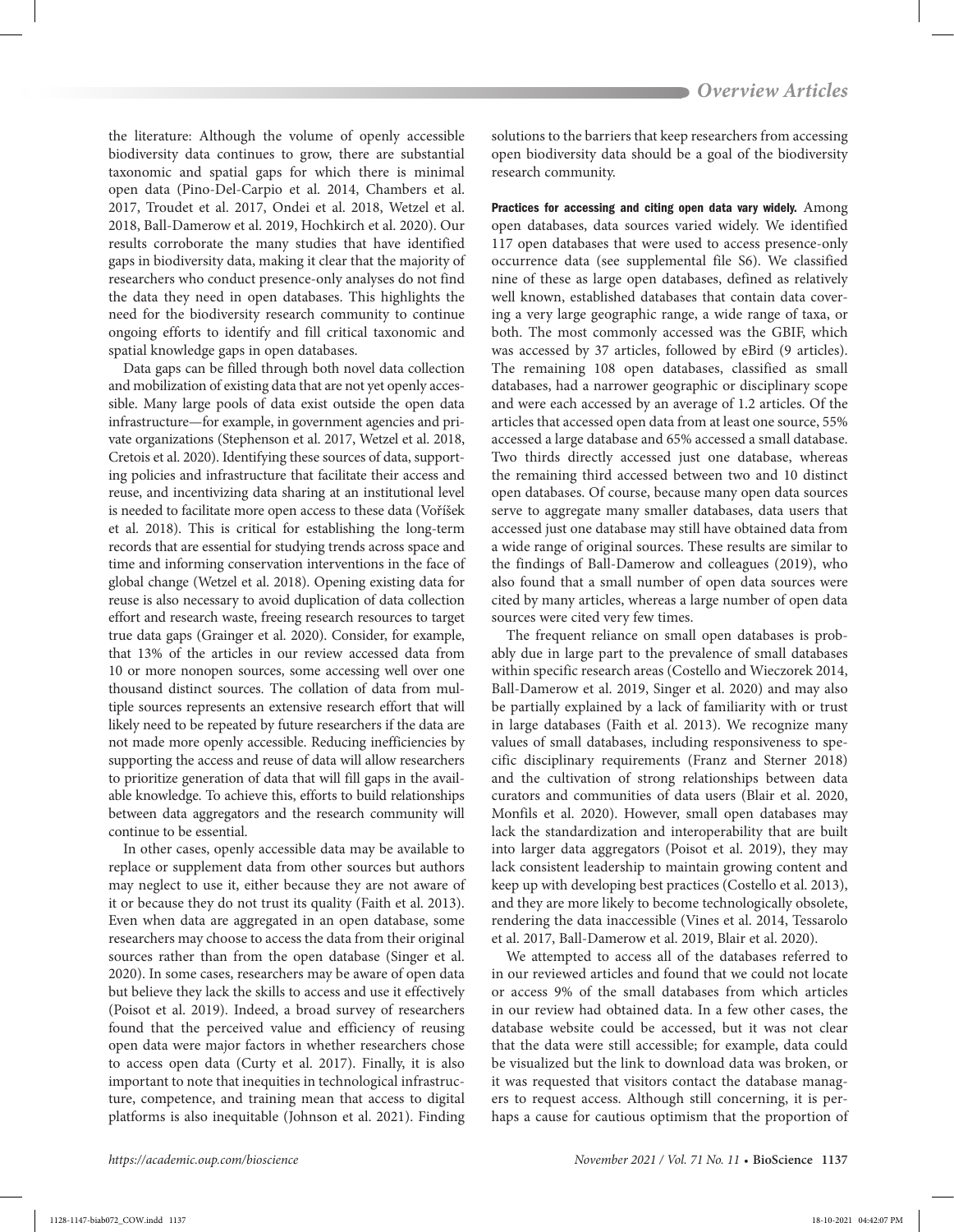inaccessible databases in our review is considerably lower than the 26% of databases found to be inaccessible by Ball-Damerow and colleagues (2019), who reviewed articles published through April 2017. An additional 15% of the small databases had been consolidated into a different database but were still accessible. All nine large databases remained accessible. Because of the important role played by small databases, we do not intend to suggest that authors avoid them; rather, we caution the biodiversity data community to be cognizant that these small databases are strongly relied on and to be proactive about supporting them over time (Costello and Wieczorek 2014). The true reliance on small databases is likely to be even higher than identified in our study because small regional databases may be cited more frequently by articles published in regional journals and gray literature, which may not be indexed by the Web of Science and so may have been underrepresented in our search (Calver et al. 2017).

The proliferation of open data aggregators, along with the rapidly evolving best practices for their use, has resulted in an uneven landscape of how such data are cited in the literature (Escribano et al. 2018, Ball-Damerow et al. 2019, Luo et al. 2021). Citation of a digital object identifier (DOI) that is uniquely connected to the full data set analyzed in an article has emerged as the best practice in this area (Brown 2021, Heberling et al. 2021); this practice enables the data set to be clearly replicated and all original sources to be credited (Escribano et al. 2018, Luo et al. 2021). But not all researchers are yet aware of this best practice, because it is relatively new. Furthermore, not all open databases have a clear mechanism for producing a citable DOI (Altman and Crosas 2014, Penev et al. 2017). We found a great deal of variation in how open databases were cited among the articles in our review. The vast majority of articles simply listed the names of the databases from which they obtained data, sometimes accompanied by a brief description of the type of original sources from which the data were aggregated. Only 4% of the data sets accessed from an open database were cited with a DOI, and another 3% were not cited but, instead, were described in the text of the article with a direct link to the full data set or other thorough directions that would enable a reader to replicate the data retrieval process. Interestingly, the proportion of articles in our review that included a database citation with a URL or DOI was much lower than the 34% observed by Ball-Damerow and colleagues (2019). This may reflect a difference in search strategy; the search terms used by Ball-Damerow and colleagues (2019) ensured that all reviewed articles at least mentioned the type of database accessed, whereas our search terms required only that articles mentioned the type of data. The differing results obtained by these two searches suggest that the use of appropriate citation practices may be correlated with authors' use of specific terminology to refer to open databases, perhaps signaling their perception of their work as related to the open data movement.

A small number of authors in our review found alternative ways to recognize original providers of data even when there was no mechanism to do so through the open database—for example, by listing all original data sources in the supplemental material. Giving credit to the original providers of open data is critical for incentivizing data sharing to researchers, institutions, and funders (Escribano et al. 2018, Ball-Damerow et al. 2019, Groom et al. 2020) and for recognizing and supporting the diverse landscape of organizations and institutions that engage in biodiversity monitoring (Kühl et al. 2020). This may be especially true when data were collected through public involvement in citizen science. Thirty-four percent of the articles in our review identified citizen science as the original source of some or all of their data, although the true percentage of articles that derived data from citizen science is likely higher because citizen science data are frequently reused without their source being clearly described (Cooper et al. 2014). Citizen science plays an important role in biodiversity data collection but long-term funding and support for many citizen science programs may be dependent on the demonstrated impact, so appropriate citation is critical (Chandler et al. 2017, Pearce-Higgins et al. 2018, MacPhail and Colla 2020, Mandeville and Finstad 2021).

## Analysis and reporting of presence-only biodiversity data and associated metadata

The growth of interest in presence-only data in the mid-2000s was paralleled by innovation in species distribution modeling approaches tailored to this data type (Vaz et al. 2015, Araújo et al. 2019, Ball-Damerow et al. 2019), so it is unsurprising that species distribution modeling was the dominant analysis approach in our review (figure 5). These methods have become increasingly sophisticated and widely popular (Hao et al. 2019, Norberg et al. 2019, Zurell et al. 2020). A large review of articles that use GBIF data found a similar prevalence of species distribution modeling and identified a recent transition in focus from methodological developments to widespread application similar to that seen in our overall set of reviewed articles (Heberling et al. 2021). Although the initial development of species distribution modeling approaches for presence-only data was at least partially a response to the increased availability of the data type, we suggest that their subsequent wide adoption has created a positive feedback effect whereby researchers, driven by the growing ease of analyzing presence-only data, have increasingly begun to seek out presence-only data from a wider range of sources.

Despite its prevalence, however, species distribution modeling is far from the only analysis method applicable to presence-only data. Our results illustrate a wide range of analysis approaches, including both inferential statistics and a variety of descriptive statistics. Presence-only data are also occasionally used indirectly—for example, to validate the results of another analysis or to inform a sampling design. Methodological innovation in inferential approaches is ongoing, and since 2012, a number of articles have applied a variety of less common inferential approaches, including phenology analyses, demography analyses, list length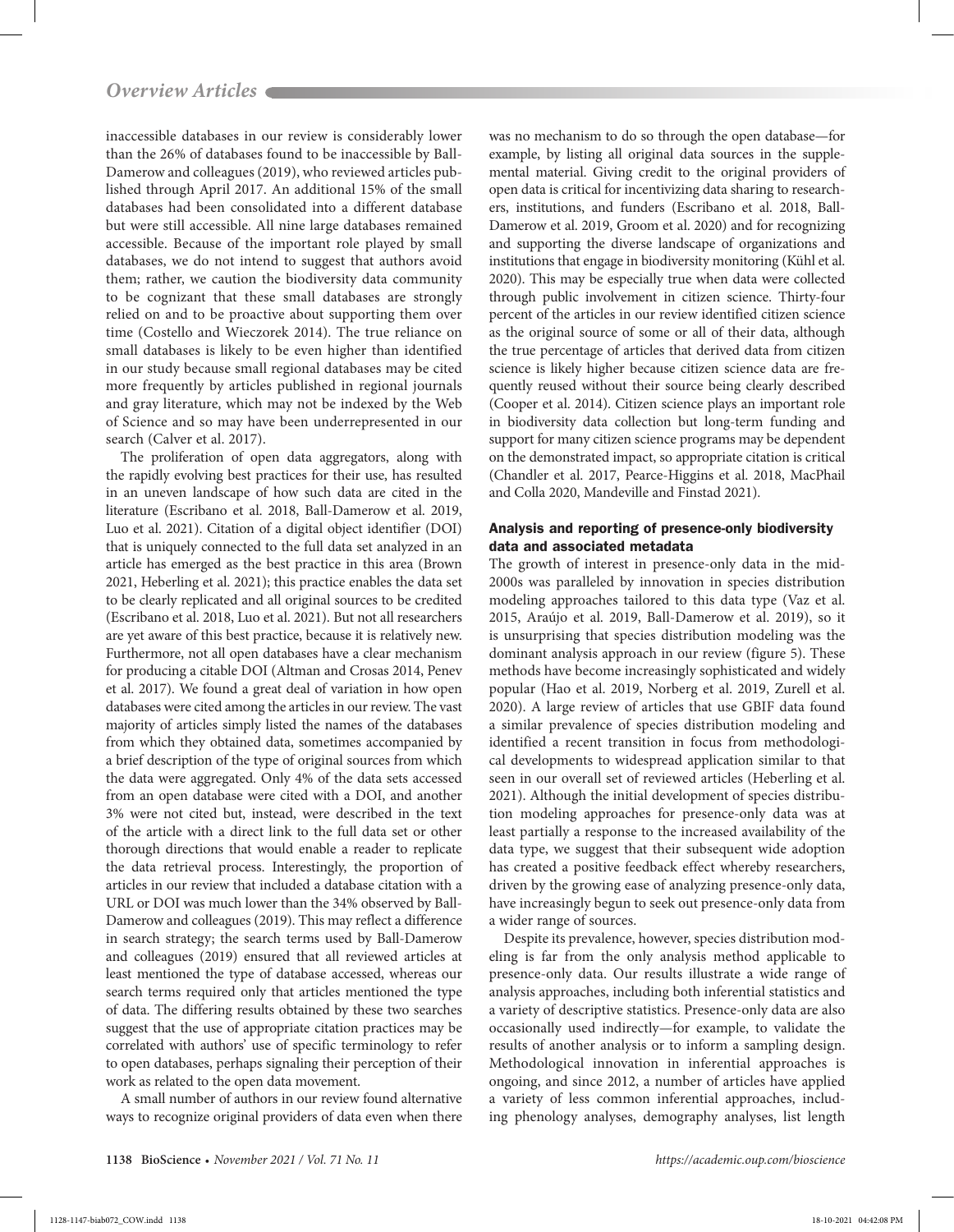

*Figure 7. The percentage of the 300-article subset that is associated with each type of data structure, as a function of (a) analysis approach and (b) direct data source accessed by study authors. In panel (a), the y-axis categories represent all articles for which the indicated analysis approach was the most complex approach applied (with the exception of "user trends," in which case all articles using this approach are represented). The bar widths indicate the number of articles in the 300-article subset within each category. In panel (b), the y-axis categories represent all articles that use data from the indicated data source. The bar widths indicate the overall proportion of the 300-article subset that used each data type. The gray portions of the bars represent articles that integrated data from the indicated source with data from other sources; because of the confounding effect of data integration on metadata reporting, metadata reporting trends are not reported for these articles. The portions of the bars shaded according to the legend represent articles for which the indicated source was the only source accessed by the article.*

analysis, occupancy modeling, and multivariate statistics (figure 5). In particular, the integration of presence-only data with other types of biodiversity data is of growing interest in the literature (Pacifici et al. 2017, Fletcher et al. 2019, Miller et al. 2019, Isaac et al. 2020, Simmonds et al. 2020, Zipkin et al. 2021). In our review, articles that integrated presence-only data with other types of biodiversity data were nearly three times as likely to employ an uncommon inferential analysis approach as the articles that used only presenceonly data, indicating that data integration can open a wider range of analysis options for presence-only data.

Clearly documented metadata, particularly an explicit description of the data structure and original sampling design, also enable a wider range of analytical approaches, including data integration (Isaac et al. 2014, Araújo et al. 2019, Dobson et al. 2020). This trend is reflected in our results, with articles that employed more complex analysis approaches being correspondingly more likely to describe the underlying data structure (figure 7). Articles that employ species distribution modeling are the major exception to this trend; despite the relative statistical complexity of species distribution modeling, articles that modeled species distributions were the least likely to document data structure (figure 7). This likely reflects the growing accessibility of species distribution modeling approaches, which have become increasingly straightforward to implement through

user-friendly platforms that can be implemented as a black box by researchers without a clear understanding of the method (Joppa et al. 2013, Merow et al. 2013, Kass et al. 2018). Although the growing accessibility of species distribution modeling offers great potential for research and conservation (Rapacciuolo 2019, Sofaer et al. 2019), we caution that it is still essential to share metadata whenever possible to aid in interpretation and evaluation of results (Soranno et al. 2020, Zurell et al. 2020, Muscatello et al. 2021, Sillero and Barbosa 2021, Foster et al. 2021). Relatedly, it is important to check for and correct data quality errors in data and metadata, particularly when data are obtained from open databases or collated from several sources (Ball-Damerow et al. 2019). In addition to supporting data interpretation and analysis, the reporting of high quality metadata facilitates a wide range of potential future data uses.

Reporting of metadata is inconsistent. Despite the value of clear metadata, around half of the articles that we reviewed did not explicitly describe the structure or sampling design of all of their data, corroborating previously reported trends (figure 5; Kervin et al. 2013, Roche et al. 2015). Of course, researchers can only report metadata if they have access to this information, and researchers reusing data may simply not have information on the original data structure. For instance, 118 articles obtained data from museums,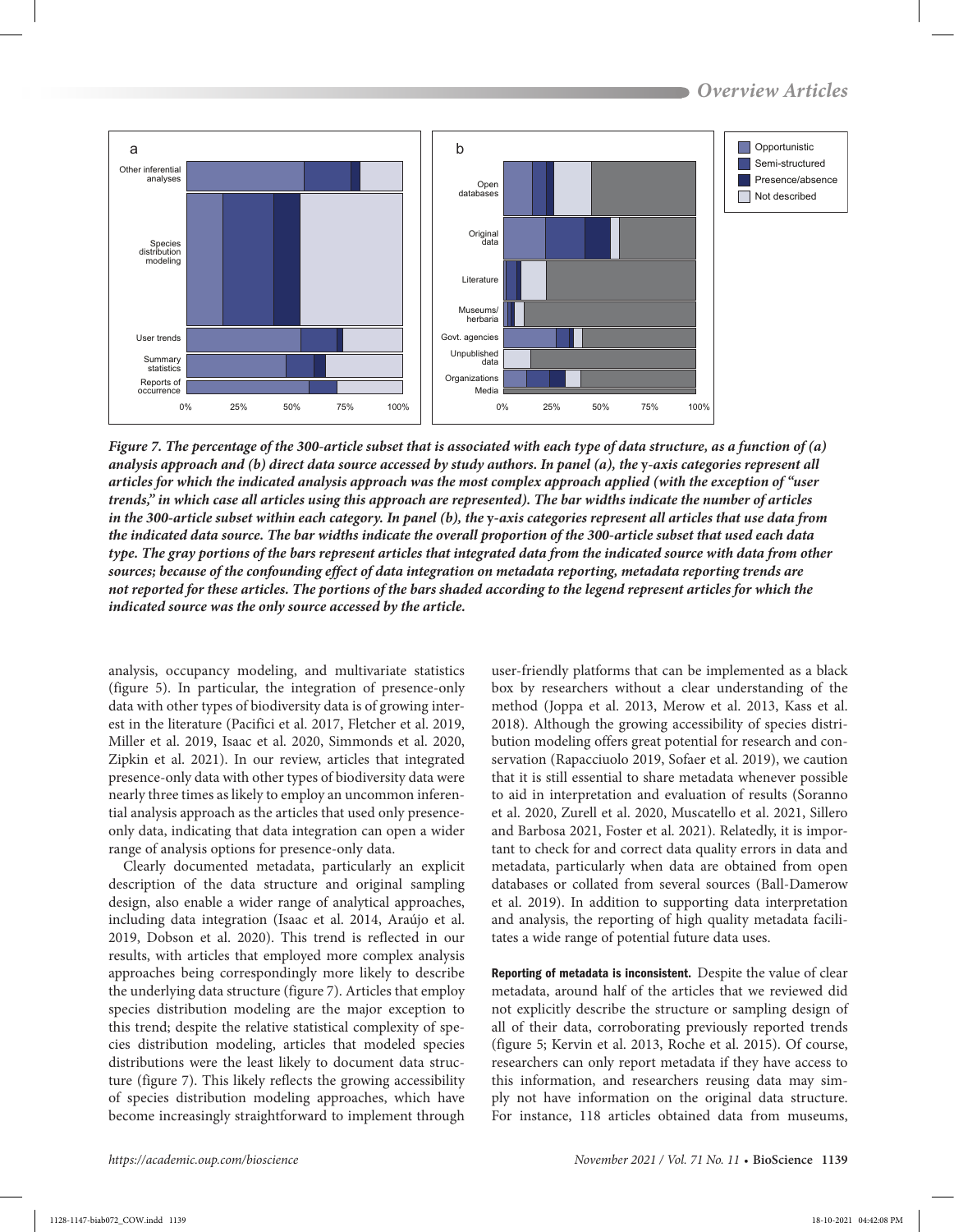herbaria, and the literature and 77% of these did not report the structure of their data; in the vast majority of these cases, metadata on the original sampling design were likely unavailable. Users of open data also have inconsistent access to metadata, and around half of the articles that obtained data exclusively from open sources did not describe data structure (figure 7). Although many openly accessible databases enable and encourage metadata standardization and sharing, most prominently through the Darwin Core standard (Wieczorek et al. 2012), many data available through open databases have been digitized from historical records, for which such metadata may be unavailable or may have been lost over time (Specht et al. 2018). Articles that rely on data collected by government agencies and private organizations describe data structure more frequently (figure 7). In the instances in which the structure of data from these sources is not described, it may be due to the loss of information that occurs when complete information was not passed from the data owners to the data users. Standardizing the methods used by governmental and private institutions to share data with researchers may reduce instances of data loss associated with more informal sharing of data (Kühl et al. 2020). Unsurprisingly, articles exclusively based on original field work were most consistent in documenting data structure (figure 7). The combination of data from multiple sources is an additional barrier to describing presence-only data because of practical challenges associated with describing a large number of separate sampling schemes. For each additional source accessed by an article in our review, the likelihood of data structure being described decreased by 12%. Although authors may have little recourse when working with data sets for which metadata are unavailable or with large data sets for which it may be impractical to describe a large number of separate sampling schemes, improving data citation practices may provide a partial solution by making it possible to trace data to its original source to gather any available metadata.

Of articles that described the structure of their data, most described one or more data source as opportunistic (i.e., collected with no predefined sampling design), followed by semistructured (*sensu* Dobson et al. 2020), and finally a smaller percentage used presence or absence data and discarded the absence records before analysis. Of the articles that converted presence or absence data to presence-only format before analysis, one third did this for the purpose of comparing different modeling approaches. The remaining two thirds discarded the absence data and conducted analyses exclusively in a presence-only framework. Previous authors have cautioned that it is not advisable to analyze presence or absence data in a presence-only framework (Yackulic et al. 2013), so it is concerning that some articles in our review took this approach. In some cases researchers may be motivated to convert presence or absence data to presence-only to facilitate merging presence or absence and presence-only data sets, but many recent studies suggest approaches for integrating various data types without

reducing data structure (Pacifici et al. 2017, Fletcher et al. 2019, Miller et al. 2019, Isaac et al. 2020, Zipkin et al. 2021).

The articles in our review were more consistent in reporting the scope of their presence-only data set, in terms of both sample size and study scale. The sample size varied considerably between articles, but the majority of studies were small to mid-size (figure 5). The studies' geographic scale followed a similar trend, with the majority addressing a regional scale (figure 5). The small number of articles that did not explicitly state a sample size tended to involve several separate analyses of a large number of species and stated a total sample size and total number of species rather than the sample size for each analysis. The tendency toward mid-size studies has remained relatively consistent over time, with the exception of studies with a sample size of over one hundred thousand occurrence records. These very large studies were absent from our reviewed articles until 2014. This recent increase in large studies likely reflects growing infrastructure for and interest in big data macroecology (Hampton et al. 2013, Wüest et al. 2020). Such large studies are more likely to rely on open data than studies with a smaller scope.

# How often are presence-only data made available for reuse?

Our results suggest that the majority of data used in presence-only analyses are not made available after the analyses are published, although there is a recent trend toward increased data sharing. To characterize trends in data sharing, we excluded the 19% of articles that were based entirely on data accessed from open sources. Of the remaining articles that used data from at least one source other than an open database, just 21% made all data used in the study openly available on publication of the article. Of these, 18% published their data in an openly accessible online database, whereas the rest used a different form of publication, such as supplementary material or an online repository (figure 8). The most common means of sharing data was to directly include it in the article, either the main text or the supplemental material. Data formats varied from those that facilitate reuse relatively easily (e.g., CSV files, spatial data files) to those that pose challenges for reuse (e.g., PDF files). Online repositories, including Dryad, Figshare, and GitHub, were also used by a small number of articles to share data. Only nine articles indicated that their data sets had been shared in an openly accessible database, although it is possible that the authors of some articles in our review published their data to an open database but neglected to mention this in the article. Of course, the data analyzed in the 19% of reviewed articles that obtained data exclusively from open databases remained openly available as long as the databases from which the authors accessed their data were still accessible.

To maximize their research value, data must be published in a way that is both searchable and persistent (Wilkinson et al. 2016, Bishop et al. 2019). Therefore, publication of data in aggregated databases is preferable to publication in supplemental material. In particular, larger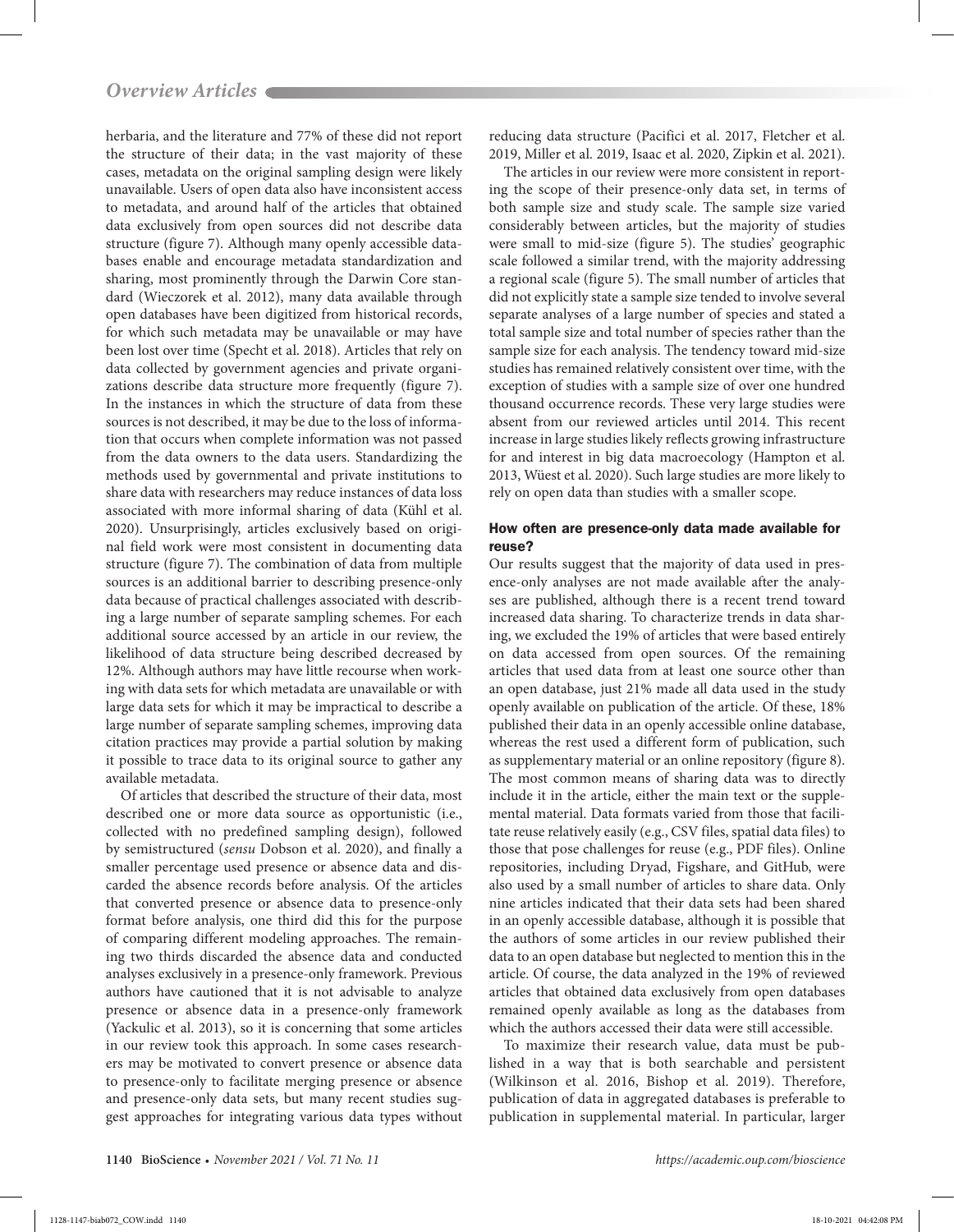

*Figure 8. The percentage of the 300-article subset that is associated with the three levels of data availability as a function of (a) analysis approach and (b) direct data source accessed by study authors. For all panels of this figure, articles based entirely on data accessed from open databases have been excluded, leaving a subset of 242 articles that access data from at least one source other than an open database. In panel (a), the* **y***-axis categories represent all articles for which the indicated analysis approach was the most complex approach applied (with the exception of "user trends," in which case all articles using this approach are represented). The bar widths indicate the total number of articles within each category. In panel (b), the* **y***-axis categories represent all articles in which the indicated direct data source was accessed. The bar widths indicate the overall proportion of the 242-article subset that used each data type. The portions of the bars shaded according to the legend represent articles for which the indicated source was the only source accessed by the article or which integrated the indicated source with open data. The gray portions of the bars represent articles that integrated data from the indicated source with data from other sources; because of the confounding effect of data integration on data sharing, data sharing trends are not reported for these articles. Panel (c) indicates trends in data availability over time. 2020 is indicated with dashed lines because the results for 2020 may be less complete than those for other years; although the set of articles was obtained with a search on 4 January 2021, some articles with a 2020 publication date may not yet have been indexed by journals or the Web of Science.*

databases are more likely to have greater longevity, stability, and infrastructure to maintain current best practices for data management in this rapidly developing field (Costello and Wieczorek 2014, Poisot et al. 2019). Much like small open databases, it has been demonstrated that data in supplementary material often become inaccessible over time (Vines et al. 2014, Stodden et al. 2018). We attempted

to access all data shared by our reviewed articles and found that it was largely, but not entirely, still accessible: 7% of the data sets shared in journal supplementary materials were no longer available, and 22% of the data sets shared in an open database were no longer available. The inaccessible data from open databases were exclusively shared in small databases.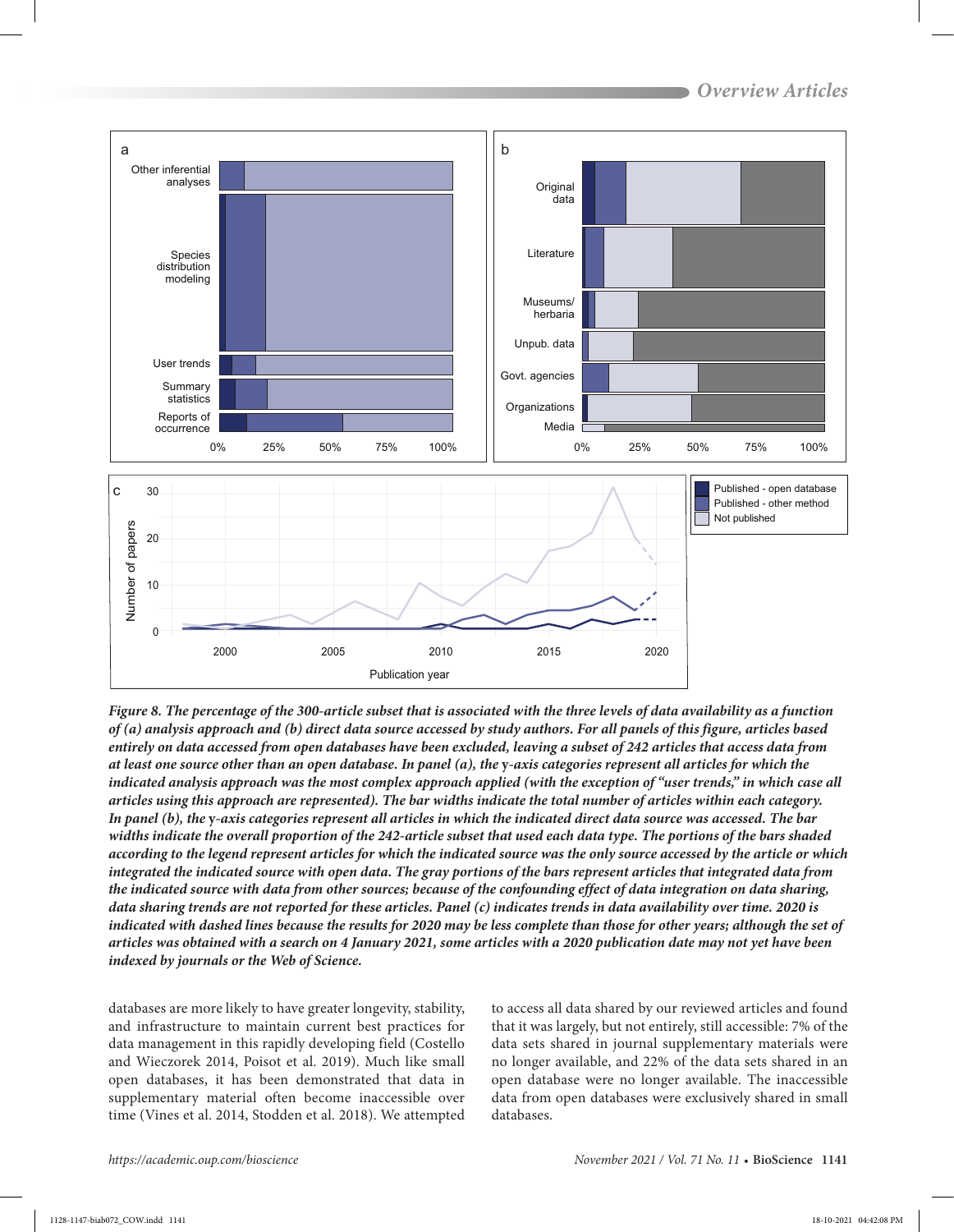Although the overall accessibility of openly available presence-only data has increased dramatically in recent years, our results make it clear that the traditional peer-reviewed literature still largely serves as a sink for presence-only biodiversity data rather than facilitating its sharing and reuse. Making presence-only data more accessible should be a clear priority. Because strong infrastructure and clear best practices already exist for sharing presence-only occurrence data (Costello and Wieczorek 2014, Peterson et al. 2018, Hackett et al. 2019, Anderson et al. 2020) this should be achievable. However, several barriers can stand in the way of data sharing, including researchers' lack of incentive and ability, data ownership, and data set complexity. The strategies for overcoming these barriers will differ on the basis of the original source, ownership, and structure of the data.

Data sharing considerations for different types of presence-only data. The most straightforward type of presence-only data to target for increased data sharing are likely those collected by the study authors. Our results do indicate that original data are the most frequently shared, but the sharing rate is still low, at just 27% (figure 8). The publishing rate of original data collected with citizen science was somewhat higher than average, although still fewer than half of the articles based on original citizen science published their data. This is problematic, because studies have shown that citizen science participants generally expect and want their data to be made available for research, conservation, and policymaking (Chandler et al. 2017, Ganzevoort et al. 2017, Groom et al. 2017, Fox et al. 2019, Larson et al. 2020). Further integration of citizen science with open biodiversity data aggregators should therefore be a priority.

We anticipated lower rates of data publication from articles that compiled data from third party data owners, including the literature and museums and herbaria, and our results indicated rates of data publication that were just slightly lower than that of original data (figure 8). We suggest two major reasons why authors may not share data they have collated from other data owners. First, they may lack (or perceive that they lack) the permission to do so. And second, they may perceive that data sharing is unnecessary, assuming that readers wishing to reproduce their data set could retrace the data acquisition methods described in the paper to reassemble the data set from its original sources. Although this may sometimes be true, collating data from multiple sources takes a great deal of time and effort, so it is not a trivial process for a reader to reassemble a data set following a process described in the literature. And even if original data sources are well documented and still accessible, it cannot be assumed that a reader will be able to replicate the steps taken to collect data; literature is often behind paywalls, and access to institutional databases may be limited. Therefore, researchers working with data compiled from museums, herbaria, and journal articles should strive to provide as thorough a description as possible of their exact process of compiling their data set or, better yet,

publish their complete data set whenever possible (Cousijn et al. 2018). Widespread progress on this issue will depend in part on the support of institutions: Institutions that host data should institute mechanisms to generate citations when data are accessed, making data easier to cite (Mooney and Newton 2012, Fenner et al. 2019, Powers and Hampton 2019), and journals that publish research should outline clear policies that support and facilitate data sharing and citation (Hrynaszkiewicz et al. 2020).

Finally, there are circumstances in which researchers may be unable to share data because of its proprietary or sensitive nature. We expect that this issue is most relevant to data obtained from private organizations or government agencies; in the present review, articles that accessed data primarily from one of these sources were characterized by low rates of data publication (figure 8). This is a complex issue, but we would encourage owners of sensitive data to use existing decision tools and prioritization schemes to consider whether there is a suitable way to make these data available for reuse, even in a more limited format (Clements et al. 2018, Tulloch et al. 2018, Chapman 2020). Because 37% of reviewed articles derive at least a portion of their data from sources that are assumed to generally be nonopen (e.g., data provided by government agencies, private organizations, or personal communications), and 41% derive some or all of their data from sources that are potentially accessible but cannot be assumed to be available to all readers (e.g., museums, literature, media), it is clear that a large portion of the presence-only biodiversity literature relies on data that are not accessible, hampering the replicability of these studies and the reusability of the data on which they are based.

A separate but related issue concerns data ethics and ownership. Issues of data ownership and governance are inherently related to social governance, and it is essential that the ethics of data sharing be held in the forefront at all stages of data management (Carroll et al. 2021, Rubert-Nason et al. 2021, Trisos et al. 2021). Data relevant to local communities must be made accessible to community members and must not be used in ways that are counter to community priorities (Johnson et al. 2021). This is particularly essential when it comes to Indigenous data; the CARE Principles for Indigenous Data Governance are a critical framework for ensuring Indigenous peoples' rights to the control of Indigenous data (GIDA 2019, Carroll et al. 2021). In addition, when data are collected by community members, as with citizen science, it is important to understand and respect volunteers' motivations for and concerns about the use of data they have contributed (Ganzevoort et al. 2017, Lynn et al. 2019, Tengö et al. 2021). The continued normalization of open data sharing must center scholarship and practice that respects ethical data governance, stewardship, and access.

The future of presence-only biodiversity data sharing. Data sharing practices in the presence-only biodiversity literature have until recently remained relatively constant over time, but the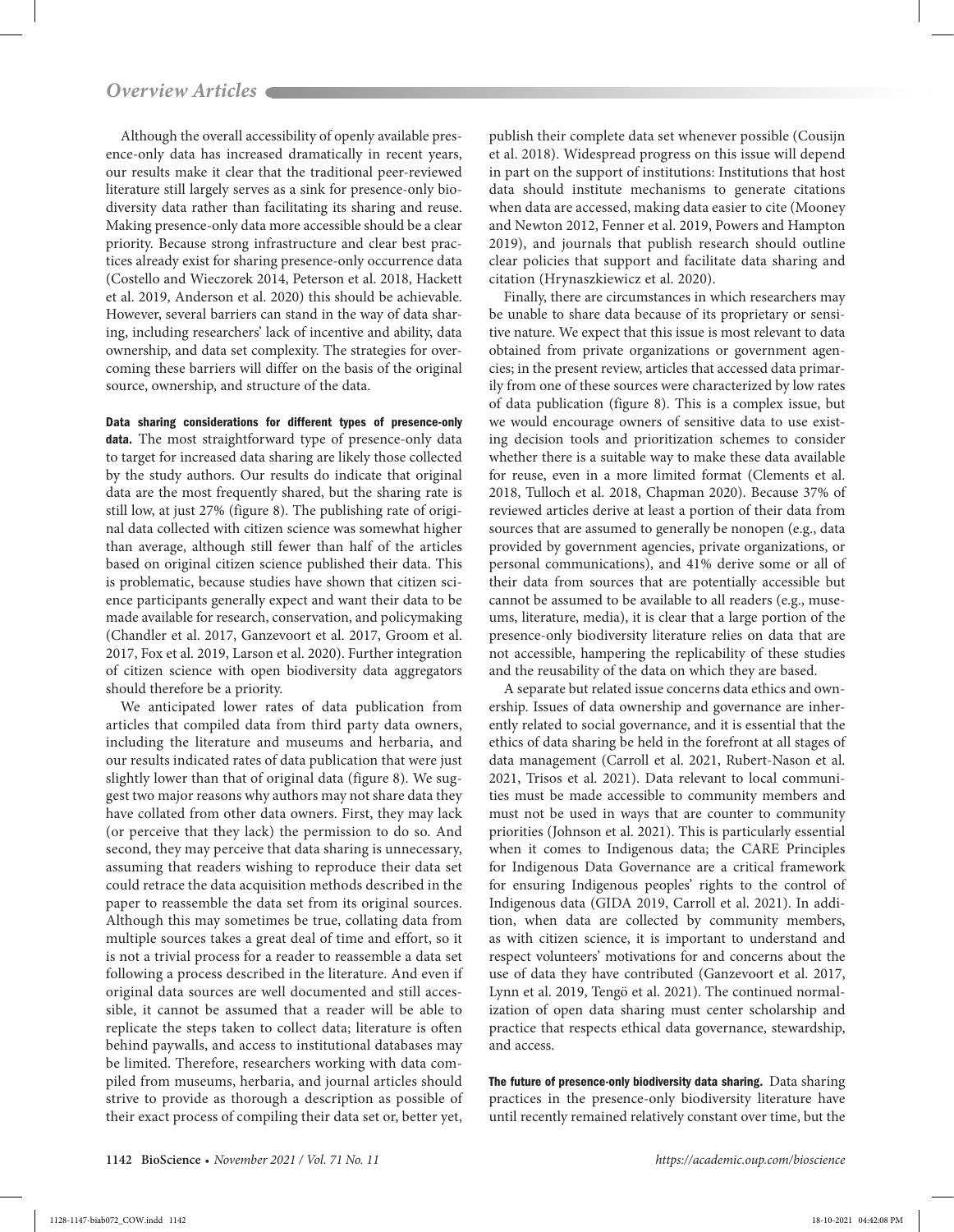proportion of reviewed articles that publish their data has increased somewhat since 2016 (figure 8). This is cause for optimism and continued efforts to normalize open sharing of biodiversity data. Recent studies document overwhelmingly positive attitudes to data sharing (Tenopir et al. 2020, Soeharjono and Roche 2021), so if practical barriers can be overcome, there is a high likelihood that data sharing will continue to increase. Increased sharing of biodiversity data may even produce a ripple effect across disciplines; biodiversity research has historically exhibited a higher rate of open data sharing than closely related scientific disciplines such as ecology and conservation science (Michener 2015, Osawa 2019, Shin et al. 2020), but given the broad and growing application of presence-only biodiversity data across many related scientific disciplines (Ball-Damerow et al. 2019, Heberling et al. 2021), continued improvements in open sharing of presence-only biodiversity data may serve to spread awareness of open data practices across disciplines.

Past studies have indicated that the majority of biodiversity researchers support data sharing but may be held back by lack of sufficient incentive, lack of familiarity with data aggregators, lack of information on data set structure or ownership, and lack of trust in public databases (Huang et al. 2012, Tenopir et al. 2020). We compared articles that did and did not publish their data to examine the relative impact of some potential barriers to data sharing. First, we anticipated that two measures of data set complexity might negatively correlate with data sharing: first, the number of data sources accessed to compile a data set and, second, whether the original sampling design was reported. We expected that authors might be held back from sharing data by the complexity of crediting multiple original sources or by their own lack of complete information on data structure. However, we did not find either of these relationships in our results. This finding suggests that data set complexity may not be the primary factor prohibiting researchers from publishing their data sets. It is a concern but is more likely secondary to other barriers. Because lack of familiarity with open databases has also been cited as a barrier to data sharing, we expected that authors' familiarity with open data, as has been demonstrated by the integration of data from open databases with presence-only data from other sources, would correlate with greater rates of data publication. This was not the case: Of the articles that integrated data from open databases and other sources, 76% did not publish the data that were not already open.

These findings suggest that other concerns, including lack of researcher incentive and concern about receiving appropriate credit for shared data, may be more serious barriers to data sharing (Escribano et al. 2018, Tenopir et al. 2020). Some developments have begun to address the issue of researcher incentive: Data sharing is increasingly incentivized through journal policies, funding agency requirements, and the promotion of data citations (Mills et al. 2015, Colavizza et al. 2020, Walters 2020). Continuing to normalize these incentives may help overcome existing barriers to

data sharing, especially in situations in which data users are the original data owners (Chavan and Penev 2011, Mooney and Newton 2012, Kattge et al. 2014, Escribano et al. 2018). Furthermore, researchers are increasingly taking ownership over the process of data sharing, establishing grassroots collaborations that organize specific research communities to engage with open data infrastructure and practices (Aubin et al. 2020). This integration of open data practices into local networks of biodiversity researchers has great potential to incentivize open data sharing by establishing it as a key component of network building and collaboration within specific research areas. As open data sharing becomes increasingly normalized, it will be essential that practitioners of open science maintain a supportive, rather than critical, approach to encouraging researchers who are taking their first steps into open data sharing. Researchers do not all have equal access to the resources, training, technical capacity, and institutional support to fully engage in open data practices, and small steps toward open data sharing must be welcomed while the field as a whole shifts to become more equitably supportive of open data practices (Bahlai et al. 2019, Chawinga and Zinn 2019, Powers and Hampton 2019, Soeharjono and Roche 2021).

### **Conclusions**

Open access to high quality biodiversity occurrence data is key to many emerging themes in biodiversity research and conservation, including development and implementation of international biodiversity assessments and targets (Hochkirch et al. 2020), research synthesis for conservation decision-making (Nakagawa et al. 2020), and near-term ecological forecasting of species abundance in space and time (Callaghan et al. 2021), so continued efforts to increase the open sharing of biodiversity data will be critical. This will require increased incentivization, institutional support, ongoing shifts in cultural norms, and a growing emphasis on an ethical, equitable framework for data sharing. Recent trends toward increased sharing of presence-only biodiversity data are a cause for optimism, but there is still a great deal of work to be done in normalizing the use of best practices in data access, documentation, citation, and sharing. Still, we see evidence in the trends reported in the present article for an often-reported survey result: Researchers generally feel positively toward reusing and sharing data, despite persistent uncertainty about best practices and concern about credit and incentives (Ross-Hellauer et al. 2017, Tenopir et al. 2020, Soeharjono and Roche 2021). Such evidence includes the recent increase in the proportion of articles that produce open data, the efforts taken by some authors to credit original data providers even when no clear mechanism had yet been developed to do so, and the aboveaverage sharing rate for citizen science data.

For researchers looking to begin or continue their journey into reuse and sharing of open biodiversity data, there are many excellent resources that offer an entry point into accessing and sharing open data; we particularly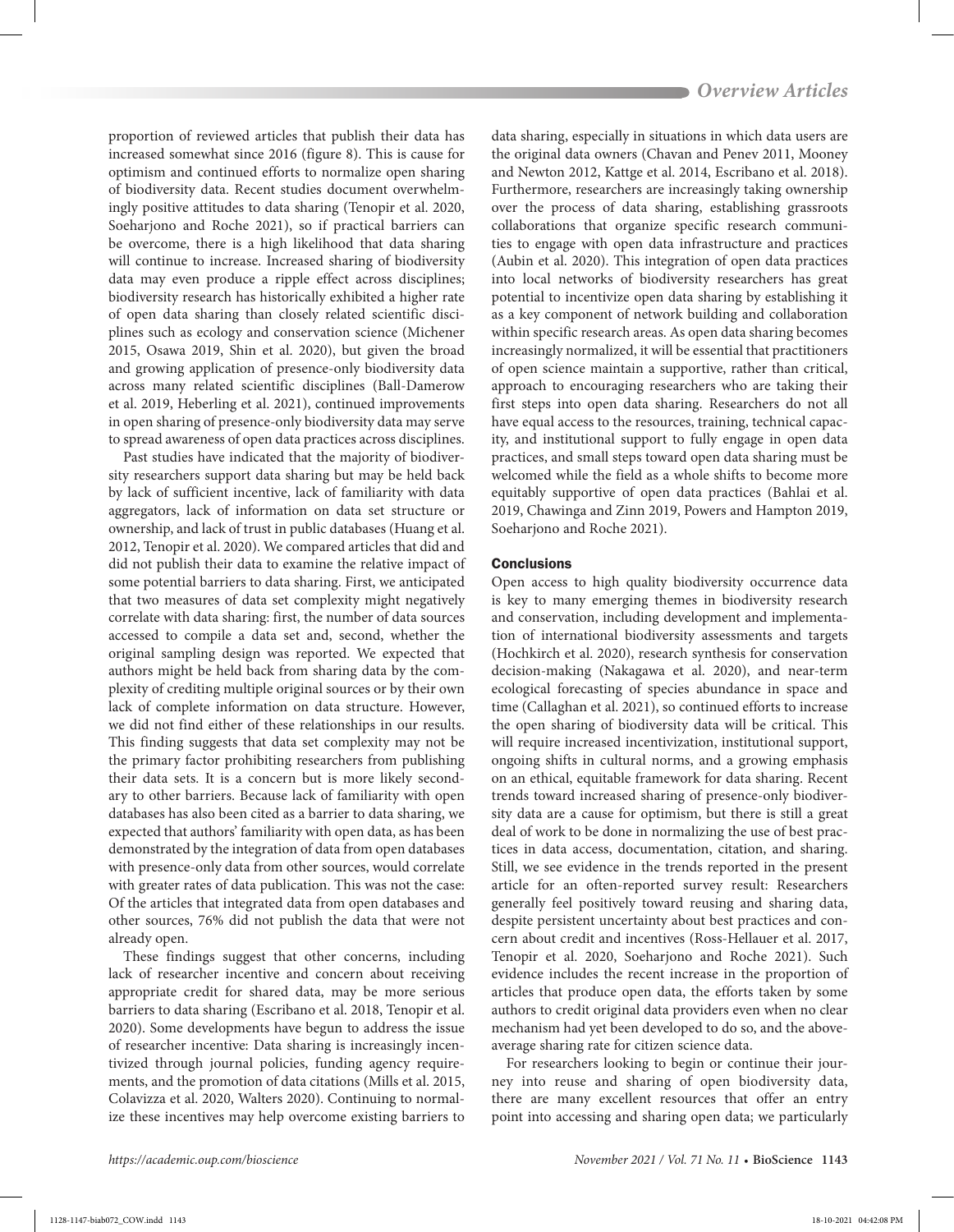point such researchers to Hampton and colleagues (2015), Wilkinson and colleagues (2016), Boland and colleagues (2017), Alston and Rick (2021), and to guides such as the FAIR Principles (GO FAIR 2021), the CARE Principles of Indigenous Data Governance (GIDA 2019), and the Quick Guide to Publishing Data Through GBIF.org (GBIF 2021). To those beginning to engage with open data, we echo the wisdom of Bahlai and colleagues (2019), Alston and Rick (2021), and others in encouraging researchers to begin with any first steps, however small, that are feasible given their circumstances. Increased open data sharing will rely on both the progressive adoption of data sharing practices by individual researchers and ultimately on broad cultural shifts within biodiversity and related fields (Chawinga and Zinn 2019). This shift to a culture of ethical open data sharing will be essential to meet challenges associated with the growing biodiversity crisis and to support a growing need for biodiversity assessment, monitoring, and conservation.

#### Acknowledgments

This work is part of the Norwegian University of Science and Technology's Transforming Citizen Science for Biodiversity project, and we thank the other project members for their valuable feedback on earlier stages of this work. We also greatly appreciate the feedback of three anonymous reviewers and an anonymous editor. Funding for CPM was provided by the Transforming Citizen Science for Biodiversity program within the Digital Transformation Initiative of the Norwegian University of Science and Technology. WK was funded by the Norwegian Research Council (grant no. 272947) and the Norwegian Biodiversity Information Centre. EBN was funded by the Norwegian Institute for Nature Research.

#### Supplemental material

Supplemental data are available at *[BIOSCI](https://academic.oup.com/bioscience/article-lookup/doi/10.1093/biosci/biab072#supplementary-data)* online.

#### References cited

- Alston JM, Rick JA. 2021. A beginner's guide to Conducting reproducible research. Bulletin of the Ecological Society of America 102: e01801.
- Altman M, Crosas M. 2014. The evolution of data citation: From principles to implementation. IASSIST Quarterly 37: 62.
- Amano T, Lamming JDL, Sutherland WJ. 2016. Spatial Gaps in global biodiversity information and the role of citizen science. BioScience 66: 393–400.
- Anderson RP, Araújo MB, Guisan A, Lobo JM, Martínez-Meyer E, Peterson AT, Soberón JM. 2020. Optimizing biodiversity informatics to improve information flow, data quality, and utility for science and society. Frontiers of Biogeography 12.
- Araújo MB et al. 2019. Standards for distribution models in biodiversity assessments. Science Advances 5: eaat4858.
- Aria M, Cuccurullo C. 2017. bibliometrix: An R-tool for comprehensive science mapping analysis. Journal of Informetrics 11: 959–975.
- Ariño AH. 2010. Approaches to estimating the universe of natural history collections data. Biodiversity Informatics 7: 81–92.
- Asmussen CB, Møller C. 2019. Smart literature review: A practical topic modelling approach to exploratory literature review. Journal of Big Data 6: 93.
- Aubin I, Cardou F, Boisvert-Marsh L, Garnier E, Strukelj M, Munson AD. 2020. Managing data locally to answer questions globally: The role of collaborative science in ecology. Journal of Vegetation Science 31: 509–517.
- Bahlai CA, Bartlett LJ, Burgio KR, Fournier AMV, Keiser CN, Poisot T, Whitney KS. 2019. Open science isn't always open to all scientists. American Scientist 107: 78–82.
- Ball-Damerow JE, Brenskelle L, Barve N, Soltis PS, Sierwald P, Bieler R, LaFrance R, Ariño AH, Guralnick RP. 2019. Research applications of primary biodiversity databases in the digital age. PLOS ONE 14: e0215794.
- Bayraktarov E, Ehmke G, O'Connor J, Burns EL, Nguyen HA, McRae L, Possingham HP, Lindenmayer DB. 2019. Do big unstructured biodiversity data mean more knowledge? Frontiers in Ecology and Evolution 6: 239.
- Bishop BW, Hank C, Webster J, Howard R. 2019. Scientists' data discovery and reuse behavior: (Meta)data fitness for use and the FAIR data principles. Proceedings of the Association for Information Science and Technology 56: 21–31.
- Blair J, Gwiazdowski R, Borrelli A, Hotchkiss M, Park C, Perrett G, Hanner R. 2020. Towards a catalogue of biodiversity databases: An ontological case study. Biodiversity Data Journal 8: e32765.
- Boland MR, Karczewski KJ, Tatonetti NP. 2017. Ten simple rules to enable multi-site collaborations through data sharing. PLOS Computational Biology 13: e1005278.
- Boshoff N. 2009. Neo-colonialism and research collaboration in Central Africa. Scientometrics 81: 413–434.
- Brown RF. 2021. The importance of data citation. BioScience 71: 211–211.
- Callaghan CT, Poore AGB, Mesaglio T, Moles AT, Nakagawa S, Roberts C, Rowley JJL, Vergés A, Wilshire JH, Cornwell WK. 2021. Three frontiers for the future of biodiversity research using citizen science data. BioScience 71: 55–63.
- Calver MC, Goldman B, Hutchings PA, Kingsford RT. 2017. Why discrepancies in searching the conservation biology literature matter. Biological Conservation 213: 19–26.
- Carroll SR, Herczog E, Hudson M, Russell K, Stall S. 2021. Operationalizing the CARE and FAIR Principles for Indigenous data futures. Scientific Data 8: 108.
- Chambers LE, Barnard P, Poloczanska ES, Hobday AJ, Keatley MR, Allsopp N, Underhill LG. 2017. Southern Hemisphere biodiversity and global change: Data gaps and strategies. Austral Ecology 42: 20–30.
- Chandler M et al. 2017. Contribution of citizen science towards international biodiversity monitoring. Biological Conservation 213: 280–294.
- Chapman AD. 2020. Current Best Practices for Generalizing Sensitive Species Occurrence Data. Global Biodiversity Information Facility.
- Chavan V, Penev L. 2011. The data paper: A mechanism to incentivize data publishing in biodiversity science. BMC Bioinformatics 12: S2.
- Chawinga WD, Zinn S. 2019. Global perspectives of research data sharing: A systematic literature review. Library Information Science Research 41: 109–122.
- Clements HS, Selinske MJ, Archibald CL, Cooke B, Fitzsimons JA, Groce JE, Torabi N, Hardy MJ. 2018. Fairness and transparency are required for the inclusion of privately protected areas in publicly accessible conservation databases. Land 7: 96.
- Colavizza G, Hrynaszkiewicz I, Staden I, Whitaker K, McGillivray B. 2020. The citation advantage of linking publications to research data. PLOS ONE 15: e0230416.
- Cooper CB, Shirk J, Zuckerberg B. 2014. The invisible prevalence of citizen science in global research: Migratory birds and climate change. PLOS ONE 9.
- Costello MJ, Wieczorek J. 2014. Best practice for biodiversity data management and publication. Biological Conservation 173: 68–73.
- Costello MJ, Michener WK, Gahegan M, Zhang Z-Q, Bourne PE. 2013. Biodiversity data should be published, cited, and peer reviewed. Trends in Ecology Evolution 28: 454–461.
- Cousijn H et al. 2018. A data citation roadmap for scientific publishers. Scientific Data 5: 180259.
- Cretois B, Linnell JDC, Grainger M, Nilsen EB, Rød JK. 2020. Hunters as citizen scientists: Contributions to biodiversity monitoring in Europe. Global Ecology and Conservation 23: e01077.
- Curty RG, Crowston K, Specht A, Grant BW, Dalton ED. 2017. Attitudes and norms affecting scientists' data reuse. PLOS ONE 12: e0189288.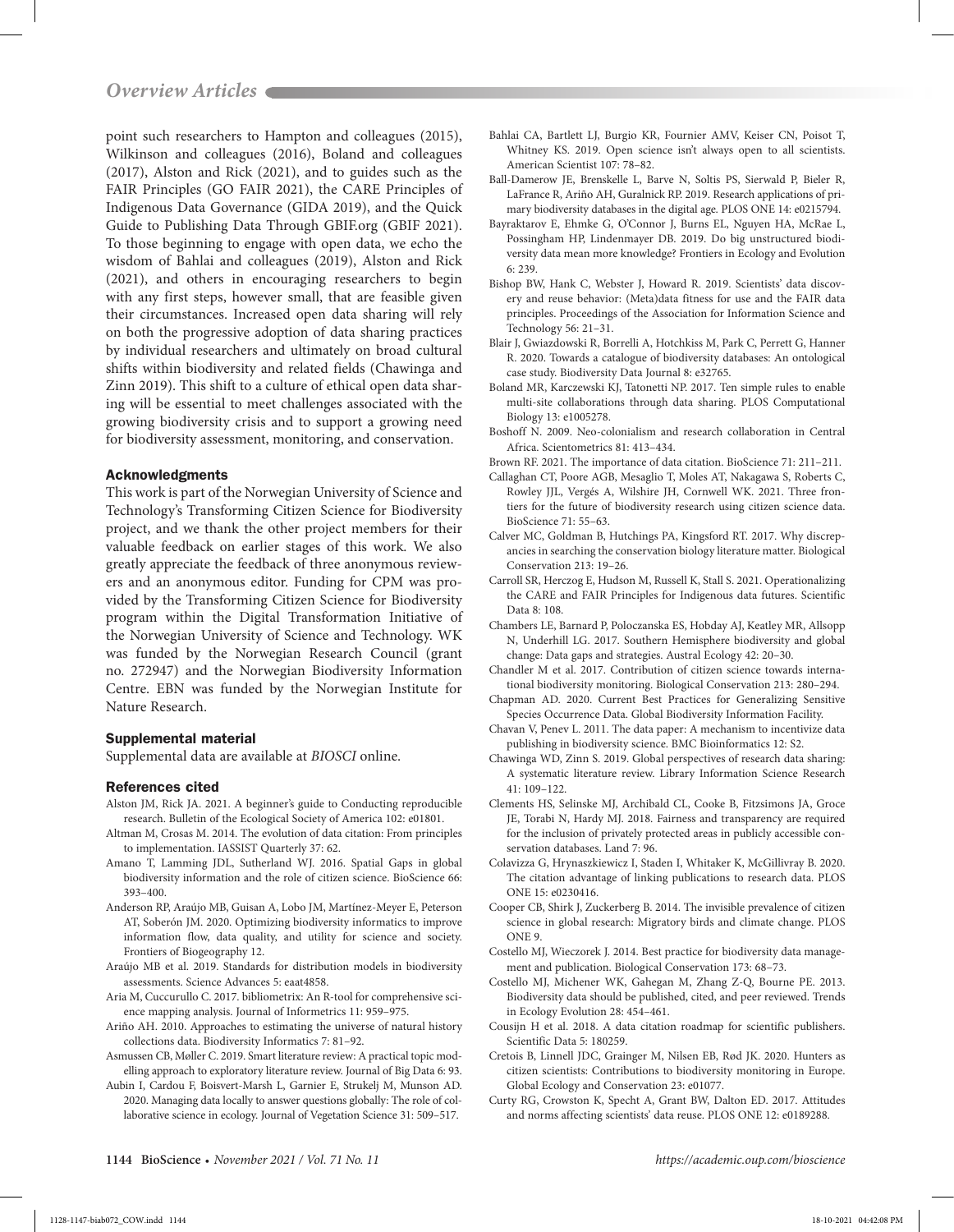- Di Marco M et al. 2017. Changing trends and persisting biases in three decades of conservation science. Global Ecology and Conservation 10:  $32 - 42$
- Dias D, Baringo Fonseca C, Correa L, Soto N, Portela A, Juarez K, Tumolo Neto RJ, Ferro M, Gonçalves J, Junior J. 2017. Repatriation data: More than two million species occurrence records added to the Brazilian Biodiversity Information Facility Repository (SiBBr). Biodiversity Data Journal 2017: e12012.
- Dobson ADM et al. 2020. Making messy data work for conservation. One Earth 2: 455–465.
- Eichhorn MP, Baker K, Griffiths M. 2020. Steps towards decolonising biogeography. Frontiers of Biogeography 12: e44795e.
- Escribano N, Ariño AH, Galicia D. 2016. Biodiversity data obsolescence and land uses changes. PeerJ 4: e2743.
- Escribano N, Galicia D, Ariño AH. 2018. The tragedy of the biodiversity data commons: A data impediment creeping nigher? Database 2018: bay033.
- Faith D, Collen B, Ariño A, Koleff PKP, Guinotte J, Kerr J, Chavan V. 2013. Bridging the biodiversity data gaps: Recommendations to meet users' data needs. Biodiversity Informatics 8.
- Fanelli D, Larivière V. 2016. Researchers' individual publication rate has not increased in a century. PLOS ONE 11: e0149504.
- Farley SS, Dawson A, Goring SJ, Williams JW. 2018. Situating ecology as a big-data science: Current advances, challenges, and solutions. BioScience 68: 563–576.
- Fenner M et al. 2019. A data citation roadmap for scholarly data repositories. Scientific Data 6: 28.
- Fletcher RJ, Hefley TJ, Robertson EP, Zuckerberg B, McCleery RA, Dorazio RM. 2019. A practical guide for combining data to model species distributions. Ecology 100: e02710.
- Foster SD, Vanhatalo J, Trenkel VM, Schulz T, Lawrence E, Przeslawski R, Hosack GR. 2021. Effects of ignoring survey design information for data reuse. Ecological Applications: e2360.
- Fox R, Bourn NAD, Dennis EB, Heafield RT, Maclean IMD, Wilson RJ. 2019. Opinions of citizen scientists on open access to UK butterfly and moth occurrence data. Biodiversity and Conservation 28: 3321–3341.
- Franz NM, Sterner BW. 2018. To increase trust, change the social design behind aggregated biodiversity data. Database 2018: bax100.
- Gadelha LMR et al. 2021. A survey of biodiversity informatics: Concepts, practices, and challenges. WIREs Data Mining and Knowledge Discovery 11: e1394.
- Ganzevoort W, Van den Born RJG, Halffman W, Turnhout S. 2017. Sharing biodiversity data: Citizen scientists' concerns and motivations. Biodiversity and Conservation 26: 2821–2837.
- [GBIF] Global Biodiversity Information Facility. 2019. GBIF Science Review 2019. GBIF. https://doi.org/10.15468/QXXG-7K93.
- [GBIF] Global Biodiversity Information Facility. 2021. Quick Guide to Publishing Data Through GBIF.org. GBIF. www.gbif.org/ publishing-data.
- Gelfand AE, Shirota S. 2019. Preferential sampling for presence/absence data and for fusion of presence/absence data with presence-only data. Ecological Monographs 89: E01372.
- [GIDA] Global Indigenous Data Alliance. 2019. CARE Principles for Indigenous Data Governance. GIDA. GIDA-global.org.
- GO FAIR. 2021. FAIR Principles. GO FAIR. www.go-fair.org/fair-principles.
- Grainger MJ, Bolam FC, Stewart GB, Nilsen EB. 2020. Evidence synthesis for tackling research waste. Nature Ecology and Evolution 4: 495–497.
- Grimmett L, Whitsed R, Horta A. 2020. Presence-only species distribution models are sensitive to sample prevalence: Evaluating models using spatial prediction stability and accuracy metrics. Ecological Modelling 431: 109194.
- Groom Q, Weatherdon L, Geijzendorffer IR. 2017. Is citizen science an open science in the case of biodiversity observations? Journal of Applied Ecology 54: 612–617.
- Groom Q, Güntsch A, Huybrechts P, Kearney N, Leachman S, Nicolson N, Page RDM, Shorthouse DP, Thessen AE, Haston E. 2020. People are essential to linking biodiversity data. Database 2020: baaa072.
- Guisan A et al. 2013. Predicting species distributions for conservation decisions. Ecology Letters 16: 1424–1435.
- Habel JC et al. 2014. Towards more equal footing in north–south biodiversity research: European and sub-Saharan viewpoints. Biodiversity and Conservation 23: 3143–3148.
- Hackett RA, Belitz MW, Gilbert EE, Monfils AK. 2019. A data management workflow of biodiversity data from the field to data users. Applications in Plant Sciences 7: e11310.
- Hampton SE, Strasser CA, Tewksbury JJ, Gram WK, Budden AE, Batcheller AL, Duke CS, Porter JH. 2013. Big data and the future of ecology. Frontiers in Ecology and the Environment 11: 156–162.
- Hampton SE, et al. 2015. The Tao of open science for ecology. Ecosphere 6: 120.
- Hao T, Elith J, Guillera-Arroita G, Lahoz-Monfort JJ. 2019. A review of evidence about use and performance of species distribution modelling ensembles like BIOMOD. Diversity and Distributions 25: 839–852.
- Heberling JM, Miller JT, Noesgaard D, Weingart SB, Schigel D. 2021. Data integration enables global biodiversity synthesis. Proceedings of the National Academy of Sciences 118: e2018093118.
- Hedrick BP et al. 2020. Digitization and the future of natural history collections. BioScience 70: 243–251.
- Hochkirch A et al. 2020. A strategy for the next decade to address data deficiency in neglected biodiversity. Conservation Biology 35: 502–509. doi:10.1111/cobi.13589
- Hrynaszkiewicz I, Simons N, Hussain A, Grant R, Goudie S. 2020. Developing a research data policy framework for all journals and publishers. Data Science Journal 19: 5.
- Huang J, Frimpong EA. 2015. Using historical atlas data to develop highresolution distribution models of freshwater fishes. PLOS ONE 10: e0129995.
- Huang X, Hawkins BA, Lei F, Miller GL, Favret C, Zhang R, Qiao G. 2012. Willing or unwilling to share primary biodiversity data: Results and implications of an international survey. Conservation Letters 5: 399–406.
- Huettmann F. 2009. The global need for, and appreciation of, high-quality metadata in biodiversity database work. Pages 25–28 in Spehn EM, Korner C, eds. Data Mining for Global Trends in Mountain Biodiversity. Taylor and Francis.
- Isaac NJB et al. 2020. Data integration for large-scale models of species distributions. Trends in Ecology and Evolution 35: 56–67.
- Isaac NJB, Strien AJ van, August TA, Zeeuw MP de, Roy DB. 2014. Statistics for citizen science: Extracting signals of change from noisy ecological data. Methods in Ecology and Evolution 5: 1052–1060.
- James SA, Soltis PS, Belbin L, Chapman AD, Nelson G, Paul DL, Collins M. 2018. Herbarium data: Global biodiversity and societal botanical needs for novel research. Applications in Plant Sciences 6: e1024.
- Johnson N, Druckenmiller ML, Danielsen F, Pulsifer PL. 2021. The use of digital platforms for community-based monitoring. BioScience 71: 452–466.
- Johnston A, Hochachka WM, Strimas-Mackey ME, Gutierrez VR, Robinson OJ, Miller ET, Auer T, Kelling ST, Fink D. 2021. Analytical guidelines to increase the value of community science data: An example using eBird data to estimate species distributions. Diversity and Distributions 27: 1265–1277.
- Joppa LN, McInerny G, Harper R, Salido L, Takeda K, O'Hara K, Gavaghan D, Emmott S. 2013. Troubling trends in scientific software use. Science 340: 814–815.
- Kattge J, Díaz S, Wirth C. 2014. Of carrots and sticks. Nature Geoscience 7: 778–779.
- Kass JM, Vilela B, Aiello-Lammens ME, Muscarella R, Merow C, Anderson RP. 2018. Wallace: A flexible platform for reproducible modeling of species niches and distributions built for community expansion. Methods in Ecology and Evolution 9: 1151–1156.
- Kays R, McShea WJ, Wikelski M. 2020. Born-digital biodiversity data: Millions and billions. Diversity and Distributions 26: 644–648.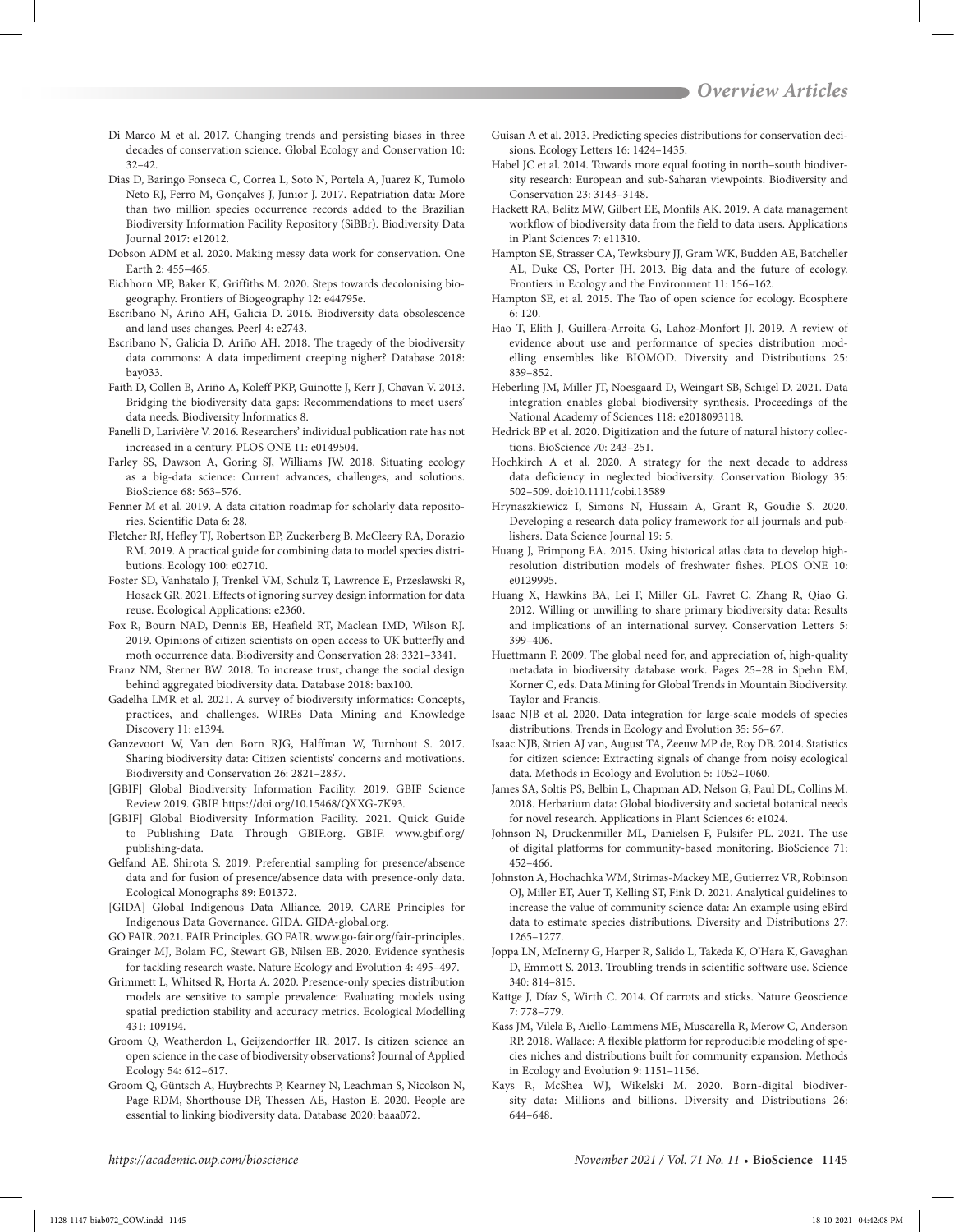- Kelling S et al. 2019. Using semistructured surveys to improve citizen science data for monitoring biodiversity. BioScience 69: 170–179.
- Kervin K, Michener W, Cook R. 2013. Common errors in ecological data sharing. Journal of eScience Librarianship 2: 1024.
- König C, Weigelt P, Schrader J, Taylor A, Kattge J, Kreft H. 2019. Biodiversity data integration: The significance of data resolution and domain. PLOS Biology 17: e3000183.
- Kühl HS et al. 2020. Effective biodiversity monitoring needs a culture of integration. One Earth 3: 462–474.
- Larson LR, Cooper CB, Futch S, Singh D, Shipley NJ, Dale K, LeBaron GS, Takekawa JY. 2020. The diverse motivations of citizen scientists: Does conservation emphasis grow as volunteer participation progresses? Biological Conservation 242: 108428.
- Li K, Greenberg J, Dunic J. 2020. Data objects and documenting scientific processes: An analysis of data events in biodiversity data papers. Journal of the Association for Information Science and Technology 71: 172–182.
- Luo M, Xu Z, Hirsch T, Aung TS, Xu W, Ji L, Qin H, Ma K. 2021. The use of Global Biodiversity Information Facility (GBIF)-mediated data in publications written in Chinese. Global Ecology and Conservation 25: e01406.
- Lynn SJ, Kaplan N, Newman S, Scarpino R, Newman G. 2019. Designing a platform for ethical citizen science: A case study of CitSci.org. Citizen Science: Theory and Practice 4: 14.
- MacPhail VJ, Colla SR. 2020. Power of the people: A review of citizen science programs for conservation. Biological Conservation 249: 108739.
- Mandeville CP. 2021. Open data practices among users of primary biodiversity data. Open Science Framework. https://osf.io/jueqc. doi:10.17605/ OSF.IO/JUEQC
- Mandeville CP, Finstad AG. 2021. Community science supports research on protected area resilience. Conservation Science and Practice 2021: e442.
- Merow C, Smith MJ, Silander JA. 2013. A practical guide to MaxEnt for modeling species' distributions: What it does, and why inputs and settings matter. Ecography 36: 1058–1069.
- Mesibov R. 2018. An audit of some processing effects in aggregated occurrence records. ZooKeys 751: 129–146.
- Michener WK. 2015. Ten simple rules for creating a good data management plan. PLOS Computational Biology 11: e1004525.
- Miller DAW, Pacifici K, Sanderlin JS, Reich BJ. 2019. The recent past and promising future for data integration methods to estimate species' distributions. Methods in Ecology and Evolution 10: 22–37.
- Miller SE et al. 2020. Building natural history collections for the twenty-first century and beyond. BioScience 70: 674–687.
- Mills JA et al. 2015. Archiving primary data: Solutions for long-term studies. Trends in Ecology and Evolution 30: 581–589.
- Monfils AK et al. 2020. Regional collections are an essential component of biodiversity research infrastructure. BioScience 70: 1045–1047.
- Mooney H, Newton MP. 2012. The anatomy of a data citation: Discovery, reuse, and credit. Scholarly Communication 1: eP1035–eP1035.
- Muscatello A, Elith J, Kujala H. 2021. How decisions about fitting species distribution models affect conservation outcomes. Conservation Biology: 10.1111/cobi.13669.
- Nakagawa S et al. 2020. A new ecosystem for evidence synthesis. Nature Ecology and Evolution 4: 498–501.
- Nelson G, Ellis S. 2019. The history and impact of digitization and digital data mobilization on biodiversity research. Philosophical Transactions of the Royal Society B 374: 20170391.
- Norberg A et al. 2019. A comprehensive evaluation of predictive performance of 33 species distribution models at species and community levels. Ecological Monographs 89: e01370.
- Nuñez MA, Barlow J, Cadotte M, Lucas K, Newton E, Pettorelli N, Stephens PA. 2019. Assessing the uneven global distribution of readership, submissions and publications in applied ecology: Obvious problems without obvious solutions. Journal of Applied Ecology 56: 4–9.
- Ondei S, Brook BW, Buettel JC. 2018. Nature's told stories: An overview on the availability and type of on-line data on long-term biodiversity monitoring. Biodiversity and Conservation 27: 2971–2987.
- Osawa T. 2019. Perspectives on biodiversity informatics for ecology. Ecological Research 34: 446–456.
- Pacifici K, Reich BJ, Miller DAW, Gardner B, Stauffer G, Singh S, McKerrow A, Collazo JA. 2017. Integrating multiple data sources in species distribution modeling: A framework for data fusion. Ecology 98: 840–850.
- Parsons AW, Goforth C, Costello R, Kays R. 2018. The value of citizen science for ecological monitoring of mammals. PeerJ 6: e4536.
- Pearce-Higgins JW, et al. 2018. Overcoming the challenges of public data archiving for citizen science biodiversity recording and monitoring schemes. Journal of Applied Ecology 55: 2544–2551.
- Pelayo-Villamil P, Guisande C, Manjarrés-Hernández A, Jiménez LF, Granado-Lorencio C, García-Roselló E, González-Dacosta J, Heine J, González-Vilas L, Lobo JM. 2018. Completeness of national freshwater fish species inventories around the world. Biodiversity and Conservation 27: 3807–3817.
- Penev L et al. 2017. Strategies and guidelines for scholarly publishing of biodiversity data. Research Ideas and Outcomes 3: e12431.
- Petersen TK, Speed JDM, Grøtan V, Austrheim G. 2021. Species data for understanding biodiversity dynamics: The what, where and when of species occurrence data collection. Ecological Solutions and Evidence 2: e12048.
- Peterson AT, Asase A, Canhos D, Souza S de, Wieczorek J. 2018. Data leakage and loss in biodiversity informatics. Biodiversity Data Journal 6: e26826.
- Pettorelli N, Barlow J, Nuñez MA, Rader R, Stephens PA, Pinfield T, Newton E. 2021. How international journals can support ecology from the Global South. Journal of Applied Ecology 58: 4–8.
- Pino-Del-Carpio A, Ariño AH, Villarroya A, Puig J, Miranda R. 2014. The biodiversity data knowledge gap: Assessing information loss in the management of Biosphere Reserves. Biological Conservation 173: 74–79.
- Poisot T, Bruneau A, Gonzalez A, Gravel D, Peres-Neto P. 2019. Ecological data should not be so hard to find and reuse. Trends in Ecology and Evolution 34: 494–496.
- Powers SM, Hampton SE. 2019. Open science, reproducibility, and transparency in ecology. Ecological Applications 29: e01822.
- R Core Team. 2020. R: A language and environment for statistical computing. R Foundation for Statistical Computing. www.R-project.org.
- Ramirez KS et al. 2018. The future of ecology is collaborative, inclusive and deconstructs biases. Nature Ecology and Evolution 2: 200–200.
- Rapacciuolo G. 2019. Strengthening the contribution of macroecological models to conservation practice. Global Ecology and Biogeography 28: 54–60.
- Robertson T, Döring M, Guralnick R, Bloom D, Wieczorek J, Braak K, Otegui J, Russell L, Desmet P. 2014. The GBIF Integrated Publishing Toolkit: Facilitating the efficient publishing of biodiversity data on the internet. PLOS ONE 9: e102623.
- Roche DG, Kruuk LEB, Lanfear R, Binning SA. 2015. Public data archiving in ecology and evolution: How well are we doing? PLOS Biology 13: e1002295.
- Ross-Hellauer T, Deppe A, Schmidt B. 2017. Survey on open peer review: Attitudes and experience among editors, authors and reviewers. PLOS ONE 12: e0189311.
- Rubert-Nason K, Casper AA, Jurjonas M, Mandeville C, Potter R, Schwarz K. 2021. Ecologist engagement in translational science is imperative for building resilience to global change threats. Rethinking Ecology 6: 65–92.
- Serra-Diaz JM, Enquist BJ, Maitner B, Merow C, Svenning J-C. 2017. Big data of tree species distributions: How big and how good? Forest Ecosystems 4: 30.
- Serwadda D, Ndebele P, Grabowski MK, Bajunirwe F, Wanyenze RK. 2018. Open data sharing and the Global South: Who benefits? Science 359: 642–643.
- Shin N, Shibata H, Osawa T, Yamakita T, Nakamura M, Kenta T. 2020. Toward more data publication of long-term ecological observations. Ecological Research 35: 700–707.